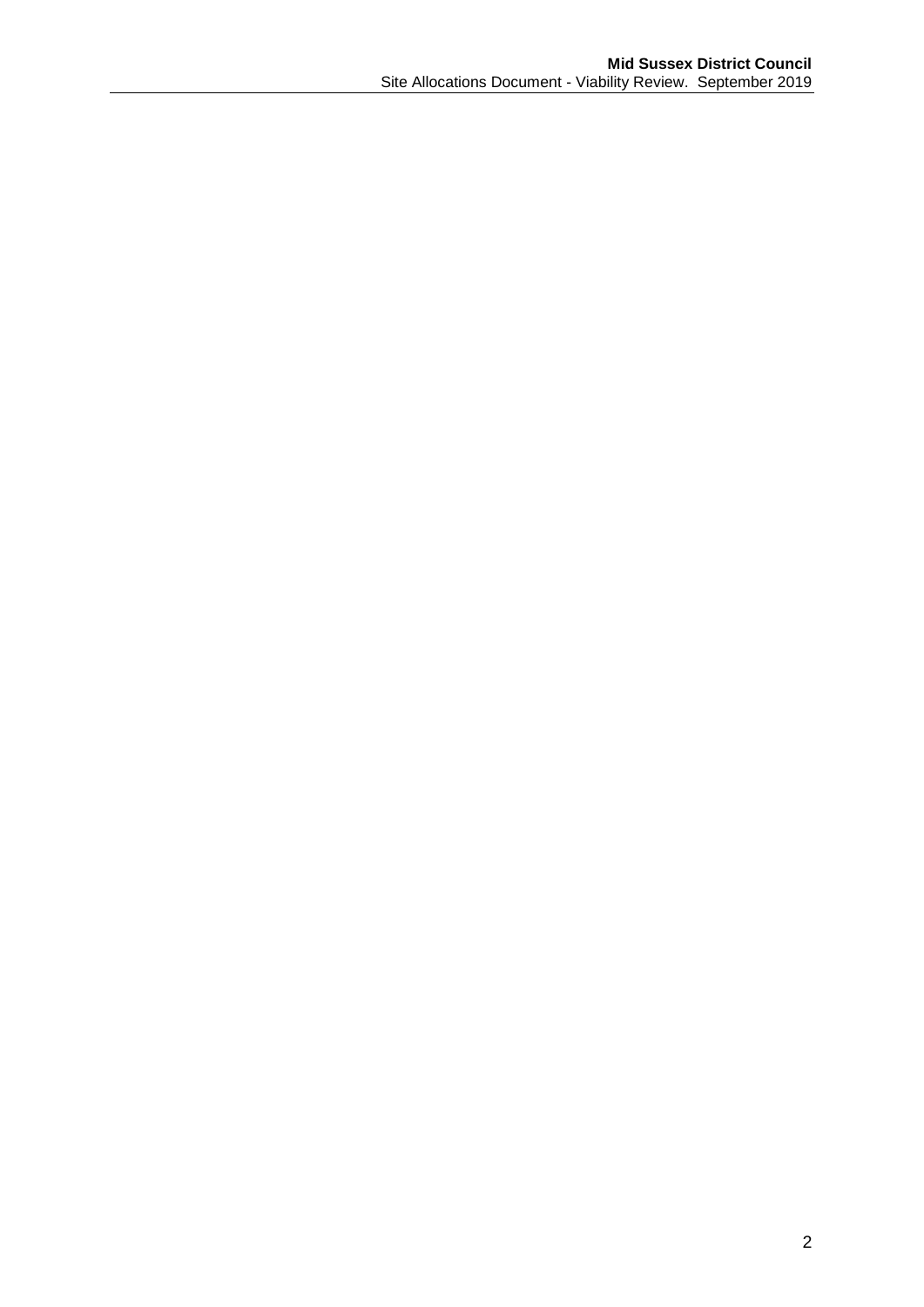# **Introduction**

- 1.1 Mid Sussex District Council adopted the Mid Sussex District Plan 2014-2031 in March 2018. The Council is now preparing a Site Allocations Document to allocate sufficient housing sites to address the residual necessary to meet the identified housing requirement for the district up to 2031 in accordance with the Spatial Strategy set out in the District Plan. It will also make sure that enough land is allocated to meet identified employment needs.
- 1.2 This brief paper has been prepared to consider the viability aspects of the deliverability of the sites in the Site Allocations Document.
- 1.3 This paper is not a Viability Assessment in its own right, rather it looks at the sites in the Site Allocations Document and then considers the deliverability of the sites having regard to the Council's existing viability assessment.
- 1.4 In this paper the Council's viability evidence is taken to be the *Community Infrastructure Levy and District Plan Viability Study* (BNP Paribas, July 2016).

# **HDH Planning & Development Ltd (HDH)**

- 2.1 HDH is a specialist firm of Charted Surveyors and a planning consultancy providing evidence to support planning and housing authorities. The firm's main areas of expertise are:
	- a) District wide and site-specific viability analysis.
	- b) Community Infrastructure Levy testing.
	- c) Housing Market Assessments.
- 2.2 This report is based upon information from various sources including that provided by MSDC and by others, upon the assumption that all relevant information has been provided. This information has not been independently verified by HDH. The conclusions and recommendations contained in this report are concerned with policy requirements, guidance and regulations which may be subject to change. They reflect a Chartered Surveyor's perspective and do not reflect or constitute legal advice.
- 2.3 No part of this report constitutes a valuation and the report should not be relied on in that regard.

#### *Compliance*

2.4 HDH Planning & Development Ltd is a firm regulated by the Royal Institution of Chartered Surveyors (RICS). As a firm regulated by the RICS it is necessary to have regard to RICS Professional Standards and Guidance. There are two principle pieces of relevant guidance, being the *Financial viability in planning: conduct and reporting RICS professional statement, England (1st Edition, May 2019)* and *Financial Viability in planning (1st edition), RICS guidance note 2012*.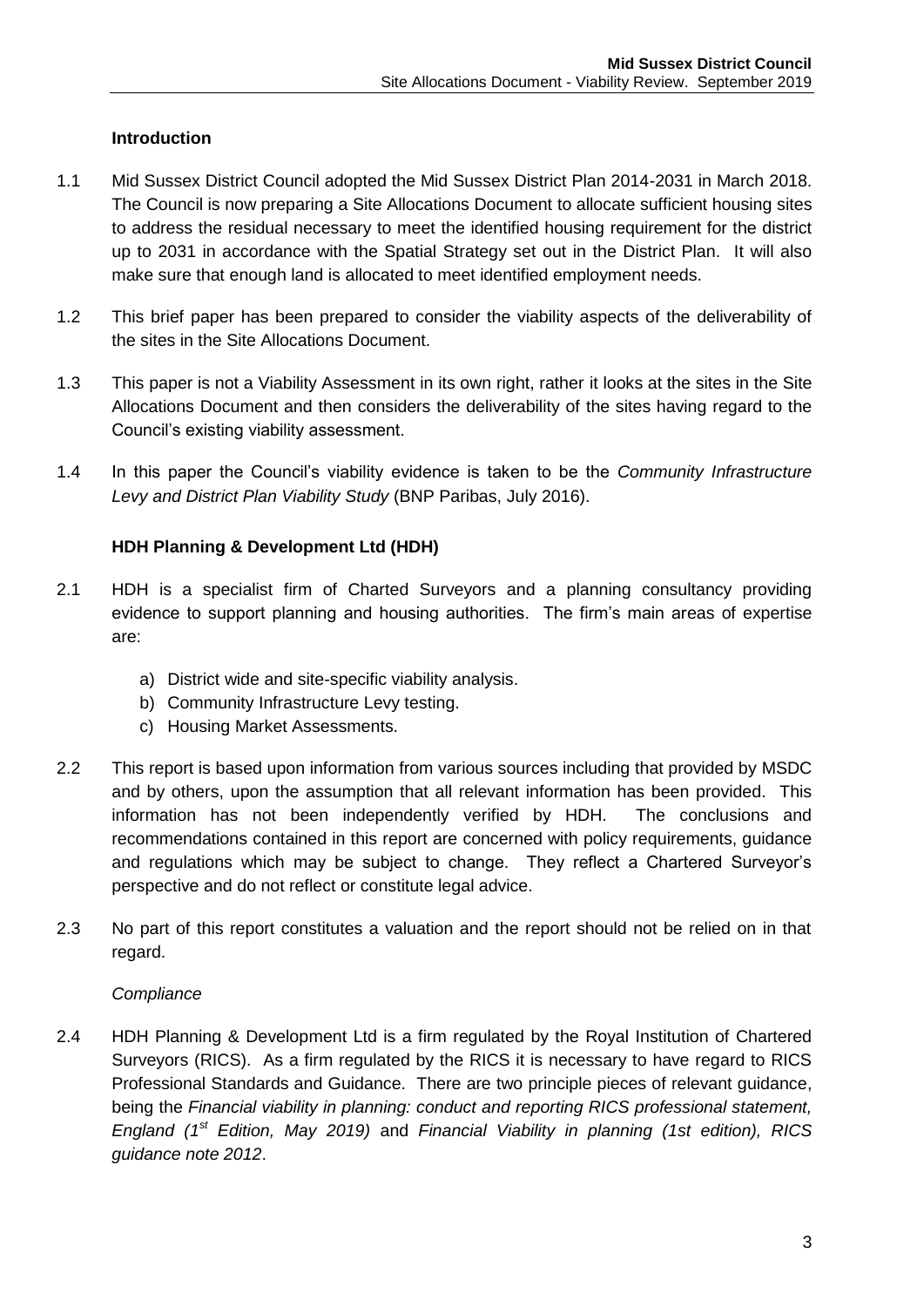- 2.5 *Financial Viability in planning (1st edition), RICS guidance note 2012* is currently subject to a full review to reflect the changes in the 2019 NPPF and the updated PPG (May 2019). As part of the updating, *Financial viability in planning: conduct and reporting. 1st edition, May*  2019 was published on 28<sup>th</sup> May 2019. This includes mandatory requirements for RICS members and RICS-regulated firms. HDH confirms that the May 2019 Guidance has been followed as far as it applies.
- 2.6 This paper is not a viability study or assessment (no new work is undertaken) so the RICS Guidance does not apply. Having said this, we have considered how the new Guidance may impact on the existing evidence base.

# **Existing Viability Evidence**

- 3.1 The Mid Sussex District Plan 2014-2031 was supported by viability evidence. *The Community Infrastructure Levy and District Plan Viability Study* (BNP Paribas, July 2016) was examined through the normal Local Plan hearing process. The Local Plan Inspector<sup>1</sup> only briefly mentions viability, however the very fact that the Plan was found sound (subject to modifications) indicates that the 2016 Viability Study was an appropriate evidence base.
- 3.2 The Planning Practice Guidance (PPG) is clear at 10-001-20190509 that plans should be informed by a '*proportionate assessment of viability that takes into account all relevant policies, and local and national standards, including the cost implications of the Community Infrastructure Levy (CIL) and section 106*'. This is reinforced at 10-010-20180724.
- 3.3 To consider whether or not the study remains an appropriate data source, three aspects have been reviewed.
	- 1. Changes to the NPPF and PPG
	- 2. The compliance with the RICS Guidance
	- 3. Changes in the development economics.
- 3.4 These are considered below:

#### *National Planning Policy Framework, Planning Practice Guidance and CIL Regulations*

3.5 In the last two or so years Government announcements were made about changes to the planning processes. The Ministry of Housing Communities and Local Government (MHCLG) updated the National Planning Policy Framework, (2018 NPPF), and published new Planning Practice Guidance (PPG) in July 2018. In February 2019 the NPPF was further updated (2019 NPPF), although these changes did not impact on viability. In May 2019 the viability sections of the PPG were updated again.

 $\overline{1}$ <sup>1</sup> Report to Mid Sussex District Council by Jonathan Bore MRTPI an Inspector appointed by the Secretary of State. Date 12 Mar 2018. (Planning and Compulsory Purchase Act 2004 (as amended) Section 20). Report on the Examination of the Mid Sussex District Plan 2014-2031, The Plan was submitted for examination on 17 August 2016 The examination hearings were held between 29 November 2016 and 5 February 2018. File Ref: PINS/D3830/429/5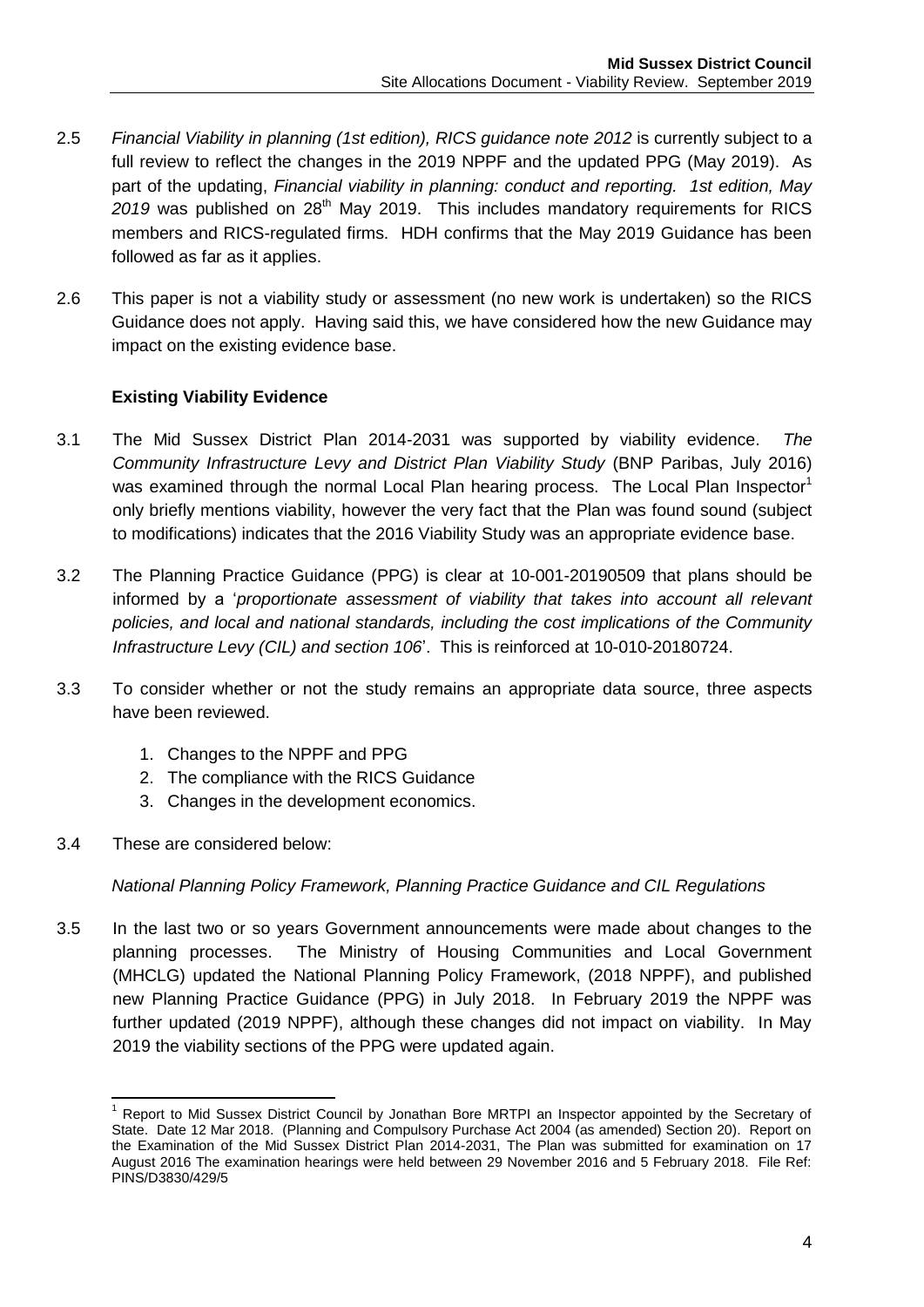- 3.6 The viability sections of the PPG (Chapter 10) have been completely rewritten. The changes provide clarity and confirm best practice, rather than prescribe a new approach or methodology.
- 3.7 The 2019 NPPF does not include technical guidance on undertaking viability work. The PPG sets out an approach and various topics and items to be considered, but does not set out, step by step, specific technical guidance.
- 3.8 These changes do not alter the fundamentals of viability, the values of development are the values and the costs are the costs, rather they alter the emphasis and treatment of some of the inputs. Under the 2012 NPPG the test was (as set out in paragraphs 173 and 174) that:

*... the sites and the scale of development identified in the plan should not be subject to such a scale of obligations and policy burdens that their ability to be developed viably is threatened. To ensure viability, the costs of any requirements likely to be applied to development, ... provide competitive returns to a willing land owner and willing developer to enable the development to be deliverable. Local planning authorities ... should assess the likely cumulative impacts on development in their area of all existing and proposed local standards, ... and policies ..., when added to nationally required standards. In order to be appropriate, the cumulative impact of these standards and policies should not put implementation of the plan at serious risk, and should facilitate development throughout the economic cycle.*

3.9 The purpose of viability testing was to ensure that cumulative impact of the policy requirements do not put implementation of the Plan at serious risk, in the context of providing a competitive return to a willing landowner and willing developer. Now, under the updated PPG, (paragraph 10-010-20180724) viability testing is to ensure that the aims of the planning system to secure maximum benefits in the public interest through the granting of planning permission has been met.

*In plan making and decision making viability helps to strike a balance between the aspirations of developers and landowners, in terms of returns against risk, and the aims of the planning system to secure maximum benefits in the public interest through the granting of planning permission.*

- 3.10 In May 2019 the CIL Regulations were further amended<sup>2</sup>. These changes do not directly impact on how to undertake a viability assessment. The principle practical change for MSDC is that CIL Regulation 123 is to be deleted. As a result, the requirement for an authority that introduces CIL to publish a Regulation 123 List has been removed. Key for this Council is that the s106 pooling restrictions are to be lifted from September 2019.
- 3.11 The viability testing in the 2016 Viability Assessment is based on an assessment of every site that was being put forward for development, rather than the being based on 'typologies'. In this regard the PPG says:

*Assessing the viability of plans does not require individual testing of every site or assurance that individual sites are viable. Plan makers can use site typologies to determine viability at the plan making stage. Assessment of samples of sites may be helpful to support evidence. In some* 

 2 **SI 2019 No. 966** The Community Infrastructure Levy (Amendment) (England) Regulations 2019. Made - 22nd May 2019. **2019 No. 1103** The Community Infrastructure Levy (Amendment) (No. 2) Regulations 2019 *Made 9 th July 2019. Coming into Force 1st September 2019*.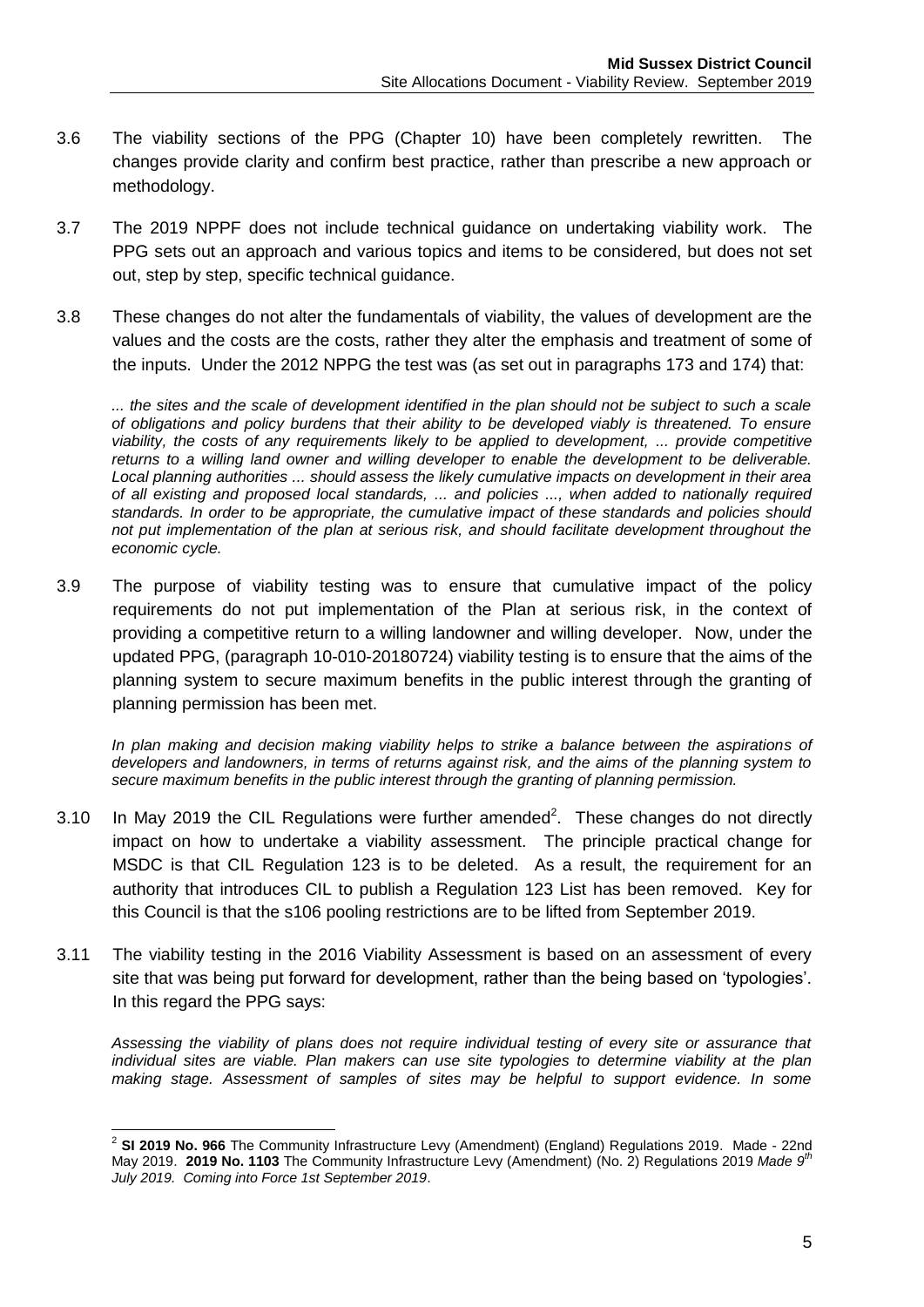*circumstances more detailed assessment may be necessary for particular areas or key sites on which the delivery of the plan relies.*

#### *PPG 10-003-20180724*

3.12 The purpose of basing the assessment on typologies<sup>3</sup> is to simplify the process to ensure the assessment remains proportionate, but also be a robust basis for the study. Whilst this is a deviation from the current guidance, this does not undermine the robustness of the 2016 Viability Assessment – rather it shows that the assessment went into more detail than was absolutely necessary.

*Financial viability in planning: conduct and reporting. 1st edition, May 2019*

- 3.13 The Royal Institution of Chartered Surveyors regulates firms of Chartered Surveyors. They produce guidance for surveyors across a wide range of topics. In terms of the status of these they sit under the NPPF and PPG, however they can be given considerable weight as they not only set out best practice but some are mandatory for Chartered Surveyors to follow. The appropriate guidance at the time of the 2016 Viability Assessment was *Financial Viability in planning (1st edition), RICS guidance note 2012.*
- 3.14 *Financial Viability in planning (1st edition), RICS guidance note 2012* is currently subject to a full review to reflect the changes in the 2019 NPPF and the updated PPG (May 2019). As part of the updating *Financial viability in planning: conduct and reporting. 1st edition, May*  2019 was published on 28<sup>th</sup> May 2019. This includes mandatory requirements for RICS members and RICS-regulated firms.
- 3.15 Whilst 2016 Viability Assessment was published well before *Financial viability in planning: conduct and reporting. 1st edition, May 2019*, we have reviewed whether the 2016 Viability Assessment is broadly in line with the Guidance.

The Guidance requires surveyors to act with objectivity, impartially and without interference, and with reference to all appropriate available sources of information. This appears to have been the case.

There is a presumption that a viability assessment should be published in full. The 2016 Viability Assessment was published in full by the Council.

Reference is made to both Existing Use Value and Benchmark Land Value, setting out how they were derived.

Appropriate sensitivity was carried out, particularly around the levels of affordable housing and developer contributions.

 3 The PPG provides further detail at 10-004-20190509:

*A typology approach is a process plan makers can follow to ensure that they are creating realistic, [deliverable policies](https://www.gov.uk/guidance/viability#para002) based on the type of sites that are likely to come forward for development over the plan period.*

*In following this process plan makers can first group sites by shared characteristics such as location, whether brownfield or greenfield, size of site and current and proposed use or type of development. The characteristics used to group sites should reflect the nature of typical sites that may be developed within the plan area and the type of development proposed for allocation in the plan.*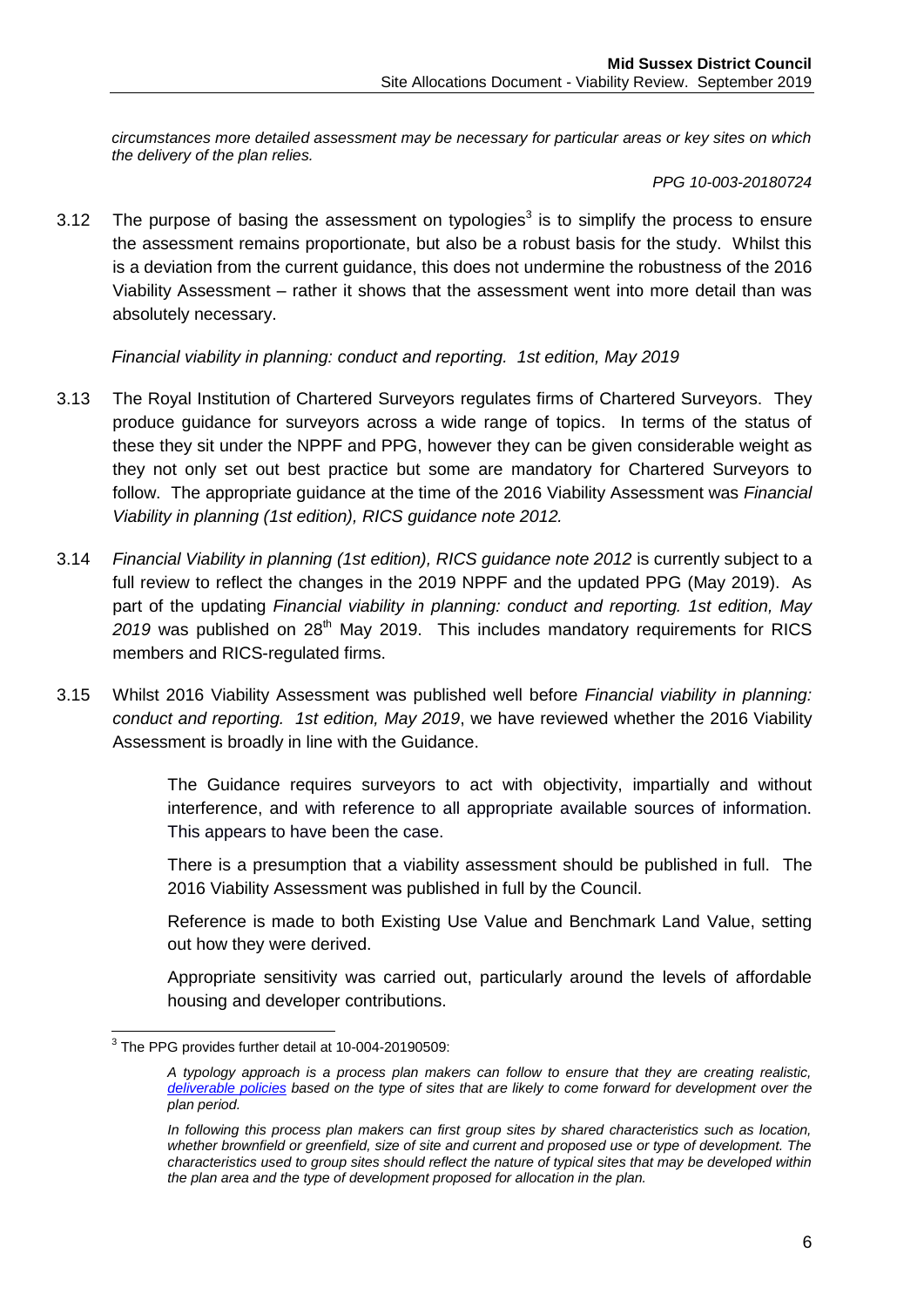The guidance requires consultation with the development industry. The study was subject to formal consultation through the 'Regulation 18' and 'Regulation 19' stages of the MSDC plan-making process.

3.16 The Guidance goes further than this, however these are principle topics. Bearing in mind that the *Financial viability in planning: conduct and reporting. 1st edition, May 2019* was published well after the 2016 Viability Assessment, it is no surprise that the 2016 Viability Assessment is not fully in compliance. Having said this, it has been through detailed examination through the Local Plan process so can safely be relied on from a procedural point of view.

*Changes in development economics.*

3.17 The 2016 Viability Assessment was published in July 2016. It would appear that most of the data was collected in July 2016 and the study was prepared over a relatively short period. We have assumed that the base date of the assumption in the 2016 Viability Assessment was July 2016.

| 3.18 | We have looked at a range of sources to review how the main inputs of house prices and |
|------|----------------------------------------------------------------------------------------|
|      | build costs have changed since then.                                                   |

|                          |          | Table 3.1 Change in House Prices |                   |          |              |
|--------------------------|----------|----------------------------------|-------------------|----------|--------------|
|                          | All      | Detached                         | Semi-<br>detached | Terraced | <b>Flats</b> |
| <b>England and Wales</b> |          |                                  |                   |          |              |
| 2016-07                  | £225,895 | £335,093                         | £208,778          | £182,991 | £214,815     |
| 2019-06                  | £242,009 | £366,897                         | £228,342          | £195,282 | £218,425     |
|                          | £16,114  | £31,804                          | £19,564           | £12,291  | £3,610       |
|                          | 7.13%    | 9.49%                            | 9.37%             | 6.72%    | 1.68%        |
| Mid Sussex               |          |                                  |                   |          |              |
| 2016-07                  | £359,431 | £579,782                         | £372,600          | £300,472 | £206,597     |
| 2019-06                  | £370,685 | £606,251                         | £389,757          | £309,557 | £206,209     |
|                          | £11,254  | £26,469                          | £17,157           | £9,085   | -£388        |
|                          | 3.13%    | 4.57%                            | 4.60%             | 3.02%    | $-0.19%$     |

Source: Land Registry (August 2019)

3.19 This data shows that average house prices have increased by a little over 3%.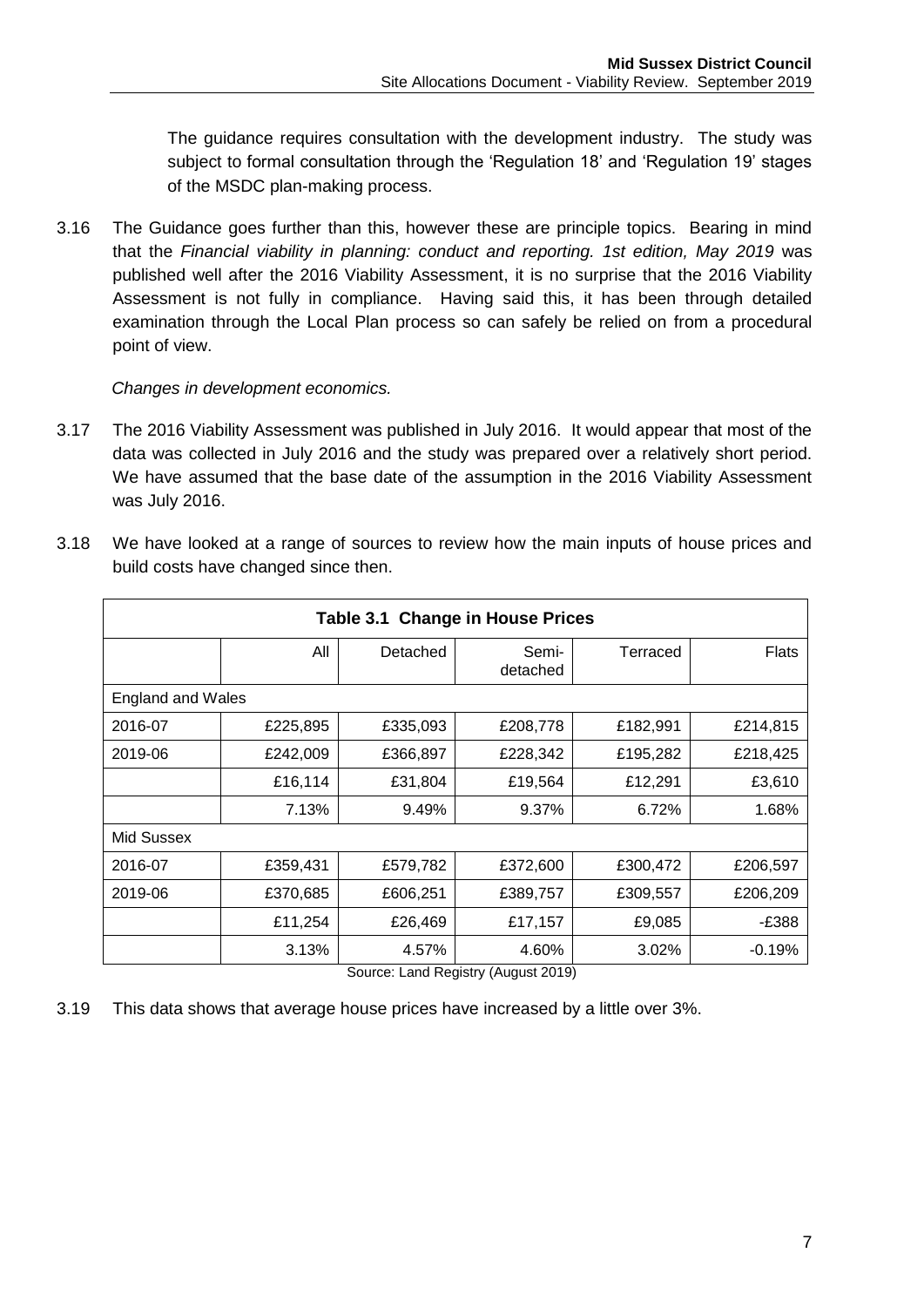| Table 3.2 Change in Newbuild House Prices |                                        |          |                 |          |  |  |  |  |  |  |
|-------------------------------------------|----------------------------------------|----------|-----------------|----------|--|--|--|--|--|--|
|                                           | Mid Sussex<br><b>England and Wales</b> |          |                 |          |  |  |  |  |  |  |
|                                           | <b>Newbuild</b>                        | Existing | <b>Newbuild</b> | Existing |  |  |  |  |  |  |
| 2016-07                                   | £272,749                               | £222,728 | £471,246        | £348,190 |  |  |  |  |  |  |
| 2019-04                                   | £300,711                               | £236,468 | £495,658        | £356,635 |  |  |  |  |  |  |
|                                           | £27,962                                | £13,740  | £24,412         | £8,445   |  |  |  |  |  |  |
|                                           | 10.25%                                 | 6.17%    | 5.18%           | 2.43%    |  |  |  |  |  |  |

Source: Land Registry (August 2019)

- 3.20 Newbuild prices have increased a little over 5% since the 2016 Viability Assessment.
- 3.21 The Land Registry publishes data of all homes sold. Across the Mid Sussex area 484 newbuild home sales are recorded over the last year. These transactions (as recorded by the Land Registry) are summarised in the following table.

|                 |         | Table 3.3 Average Price Paid by Postcode (from June 2018) |              |                   |                |          |
|-----------------|---------|-----------------------------------------------------------|--------------|-------------------|----------------|----------|
|                 |         | Detached                                                  | <b>Flats</b> | Semi-<br>detached | Terraced       | All      |
| BN <sub>6</sub> | Count   | 39                                                        | 0            | 13                | 0              | 52       |
|                 | Average | £604,432                                                  |              | £448,325          |                | £565,405 |
| <b>RH10</b>     | Count   | 0                                                         | 0            | 1                 | $\overline{2}$ | 3        |
|                 | Average |                                                           |              | £560,000          | £502,750       | £521,833 |
| <b>RH11</b>     | Count   | 0                                                         | 1            | 0                 | $\Omega$       |          |
|                 | Average |                                                           | £220,000     |                   |                | £220,000 |
| <b>RH12</b>     | Count   | $\Omega$                                                  | 1            | 0                 | $\Omega$       |          |
|                 | Average |                                                           | £375,000     |                   |                | £375,000 |
| <b>RH15</b>     | Count   | 26                                                        | 29           | 50                | 13             | 118      |
|                 | Average | £501,777                                                  | £272,966     | £397,921          | £367,085       | £386,698 |
| <b>RH16</b>     | Count   | 53                                                        | 36           | 42                | 25             | 156      |
|                 | Average | £683,484                                                  | £351,367     | £446,968          | £418,437       | £500,689 |
| <b>RH17</b>     | Count   | 51                                                        | 0            | 4                 | 4              | 59       |
|                 | Average | £625,022                                                  |              | £444,950          | £421,238       | £598,998 |
| <b>RH19</b>     | Count   | 0                                                         | 93           | 0                 | 1              | 94       |
|                 | Average |                                                           | £240,450     |                   | £550,000       | £243,743 |
| All             | Count   | 169                                                       | 160          | 110               | 45             | 484      |
|                 | Average | £619,644                                                  | £272,013     | £425,788          | £410,522       | £441,223 |

Source: Land Registry (August 2019)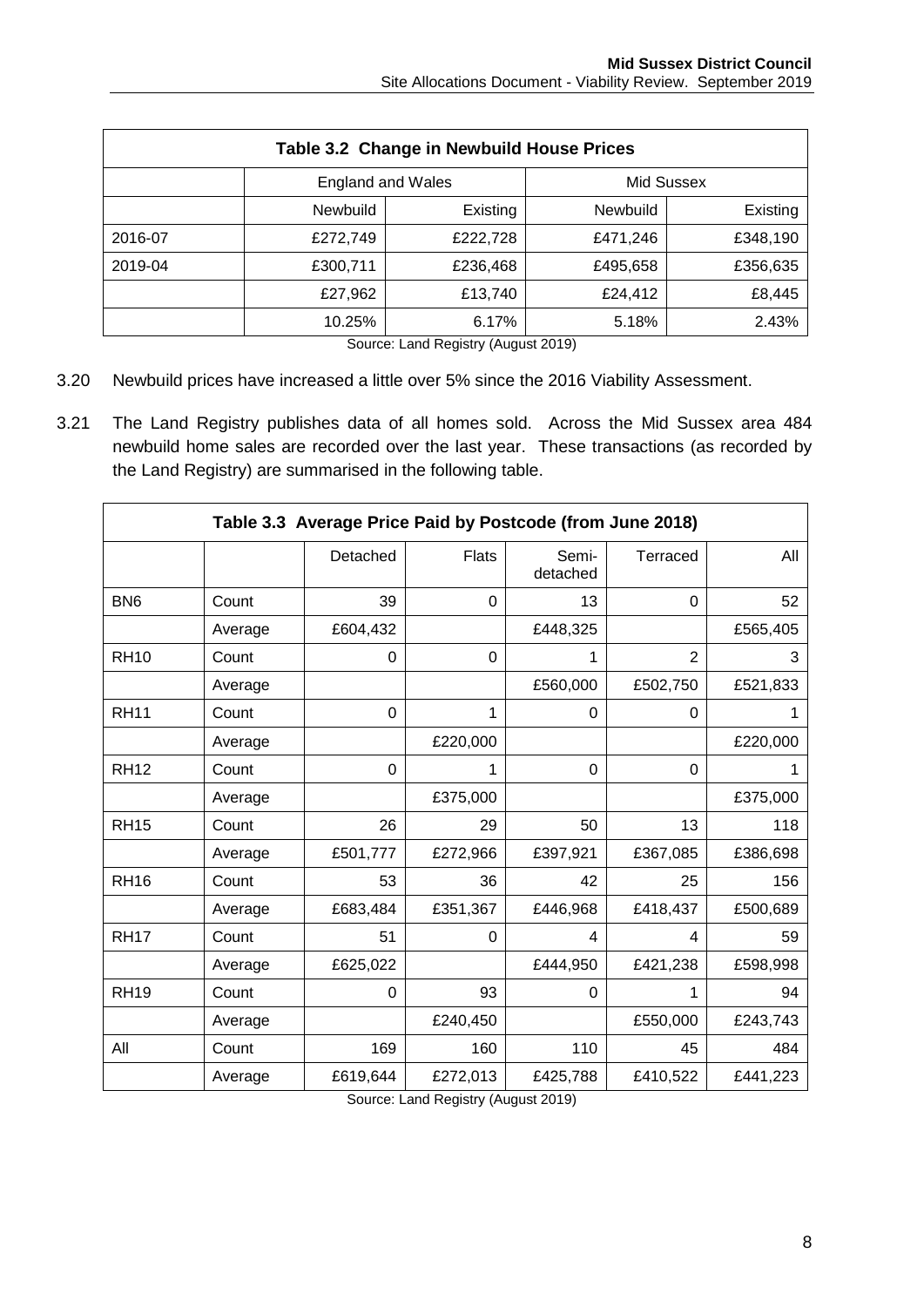3.22 Each dwelling sold requires an Energy Performance Certificate  $(EPC)^4$ . The EPC contains the floor area (the Gross Internal Area – GIA) as well as a wide range of other information about the construction and energy performance of the building. The price paid data from the Land Registry has been married with the floor area from the EPC Register. The Land Registry data can be broken down by house type. The data can be summarised as follows:

|                 | Table 3.4 Average Price Paid $(E/m^2)$ by Postcode (from June 2018) |             |              |                   |                  |                |
|-----------------|---------------------------------------------------------------------|-------------|--------------|-------------------|------------------|----------------|
|                 |                                                                     | Detached    | <b>Flats</b> | Semi-<br>detached | Terraced         | All            |
| BN <sub>6</sub> | Count                                                               | 39          | 0            | 13                | $\Omega$         | 52             |
|                 | Average                                                             | £4,506      |              | £4,477            |                  | £4,499         |
| <b>RH10</b>     | Count                                                               | $\mathbf 0$ | 0            | 0                 | $\overline{2}$   | $\overline{2}$ |
|                 | Average                                                             |             |              |                   | £4,044           | £4,044         |
| <b>RH11</b>     | Count                                                               | 0           | 1            | 0                 | 0                | 1              |
|                 | Average                                                             |             | £3,729       |                   |                  | £3,729         |
| <b>RH12</b>     | Count                                                               | 0           | 1            | 0                 | $\boldsymbol{0}$ | 1              |
|                 | Average                                                             |             | £5,137       |                   |                  | £5,137         |
| <b>RH15</b>     | Count                                                               | 26          | 28           | 49                | 12               | 115            |
|                 | Average                                                             | £4,176      | £3,665       | £4,075            | £3,753           | £3,964         |
| <b>RH16</b>     | Count                                                               | 53          | 36           | 42                | 25               | 156            |
|                 | Average                                                             | £4,363      | £4,885       | £4,061            | £3,952           | £4,336         |
| <b>RH17</b>     | Count                                                               | 49          | 0            | 4                 | 4                | 57             |
|                 | Average                                                             | £4,508      | £0           | £4,302            | £3,945           | £4,454         |
| <b>RH19</b>     | Count                                                               | 0           | 88           | 0                 | 1                | 89             |
|                 | Average                                                             |             | £4,658       |                   | £4,622           | £4,657         |
| All             | Count                                                               | 167         | 154          | 108               | 44               | 473            |
|                 | Average                                                             | £4,410      | £4,527       | £4,126            | £3,916           | £4,337         |

Source: Land Registry and EPC Register (August 2019)

3.23 The following assumptions were used in the 2016 Viability Assessment.

 4 https://www.epcregister.com/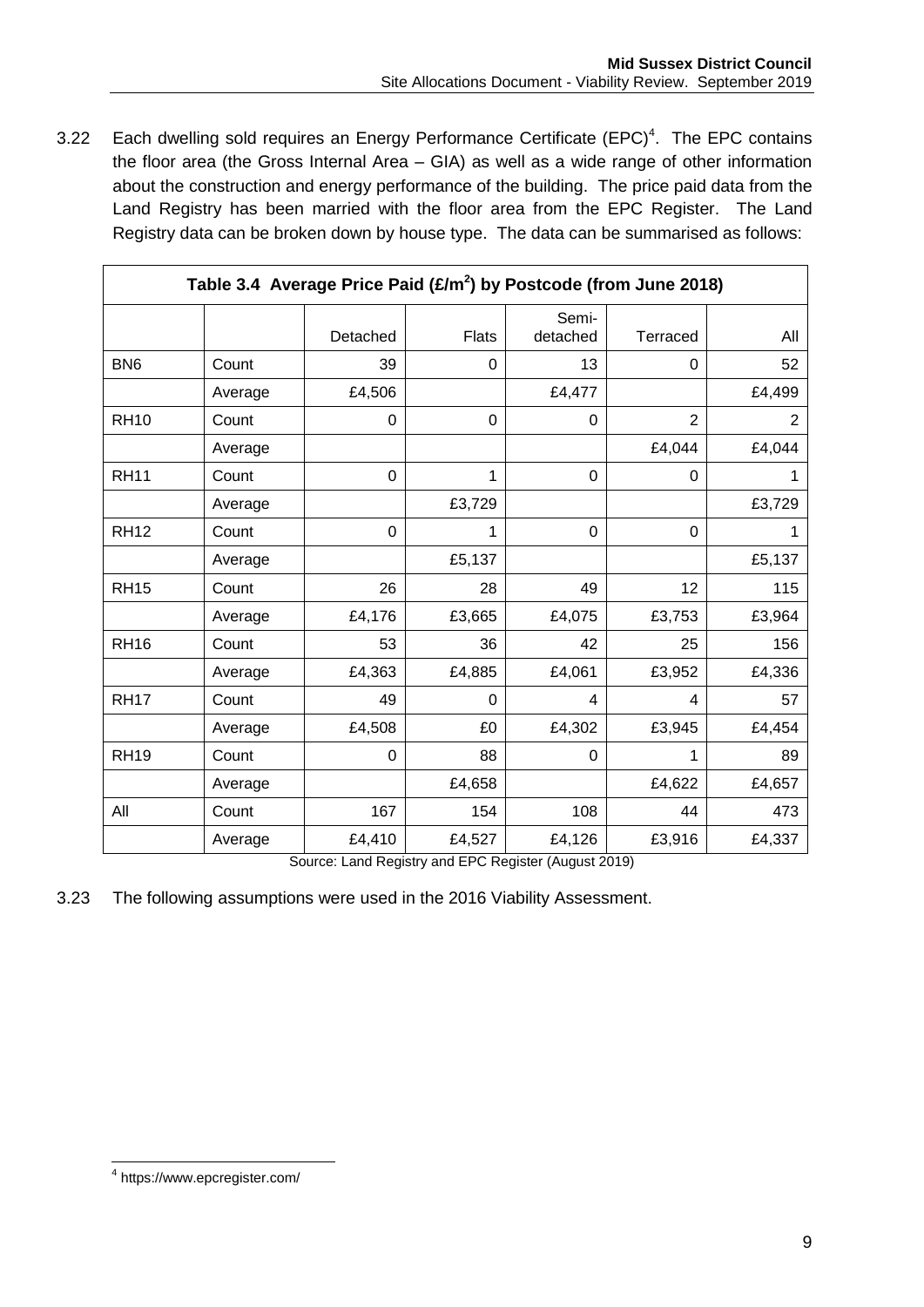|                     |                            | Table 3.5 Average Price by Postcode, June 2016 |                |                                 |                            |                |                |                |
|---------------------|----------------------------|------------------------------------------------|----------------|---------------------------------|----------------------------|----------------|----------------|----------------|
| Post code<br>sector | <b>NB</b><br><b>Detach</b> | <b>NB</b><br>Semi                              | <b>NB Terr</b> | <b>NB Flat</b>                  | <b>SH</b><br><b>Detach</b> | <b>SH</b> Semi | <b>SH Terr</b> | <b>SH Flat</b> |
| BN <sub>5</sub>     |                            |                                                |                |                                 | 5,507                      | 2,895          |                |                |
| BN <sub>6</sub>     | 5,441                      | 4,819                                          |                | 3,462                           | 3,728                      | 4,406          | 4,525          | 3,324          |
| <b>BN45</b>         |                            |                                                |                |                                 | 9,926                      | 4,658          | 3,594          |                |
| <b>RH10</b>         | 3,176                      | 3,830                                          |                |                                 | 3,305                      | 3,777          | 3,846          | 3,030          |
| <b>RH11</b>         | 4,177                      | 3,697                                          |                |                                 | 3,400                      | 3,289          | 3,771          | 2,225          |
| <b>RH13</b>         |                            |                                                |                |                                 | 4,500                      |                |                |                |
| <b>RH15</b>         | 3,054                      | 3,652                                          | 3,125          | 2,934                           | 3,108                      | 3,297          | 3,245          | 2,894          |
| <b>RH16</b>         | 3,853                      | 4,268                                          | 4,621          | 4,342                           | 3,674                      | 3,998          | 3,996          | 3,211          |
| <b>RH17</b>         | 2,916                      | 4,305                                          | 4,493          | 3,999                           | 3,674                      | 4,121          | 3,799          | 3,141          |
| <b>RH19</b>         | 9,572                      | 4,316                                          | 4,982          | 3,273<br>T II 404004015 I THE A | 3,472                      | 3,891          | 3,934          | 3,096          |

Source: Table 4.3.1 2016 Viability Assessment

3.24 The prices used in the 2016 Viability Assessment are compared with the updated figures below: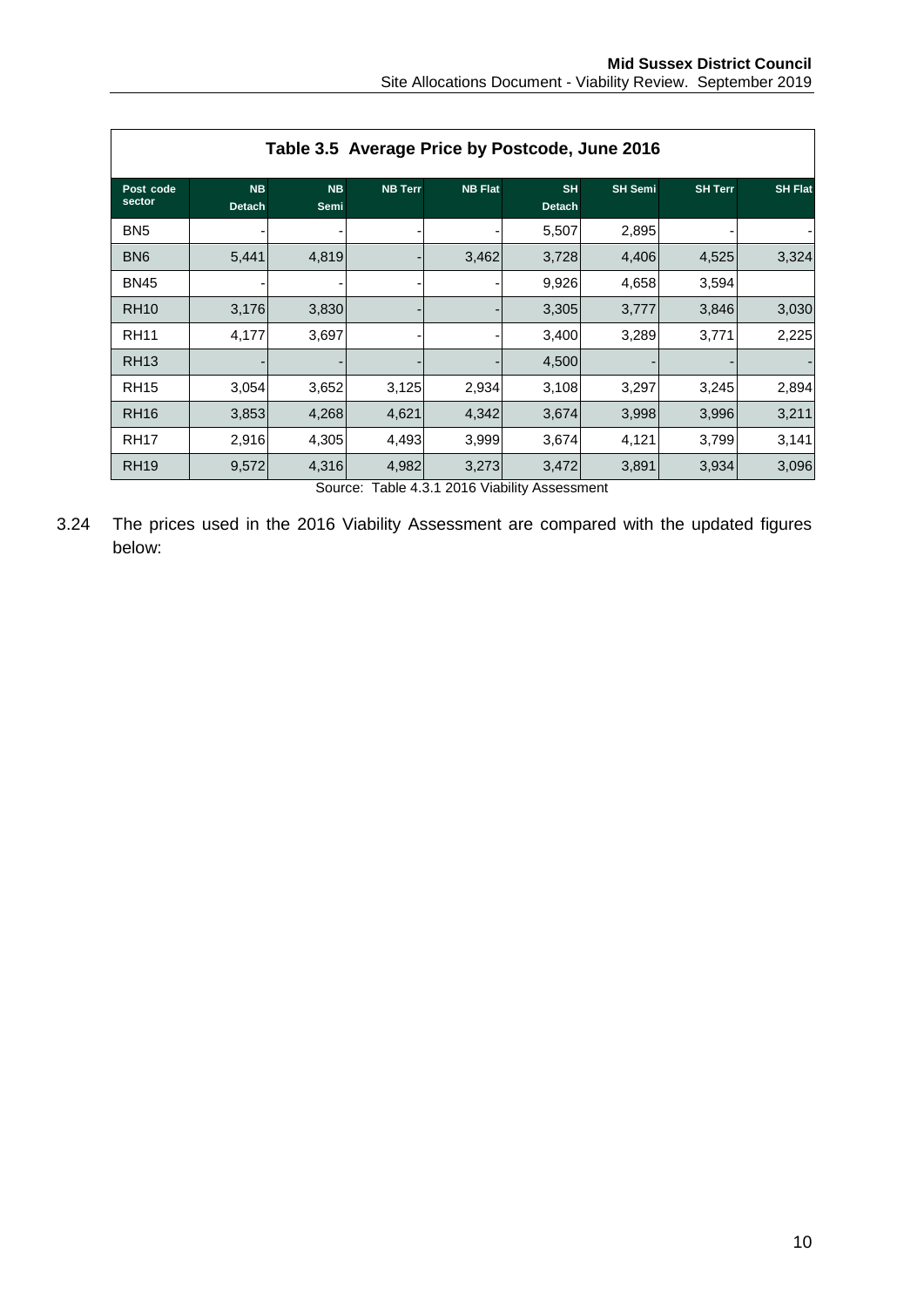|                 |               | Table 3.6 Change of Newbuild House Prices by Postcode and Type, 2016 to 2019 |                   |          |              |
|-----------------|---------------|------------------------------------------------------------------------------|-------------------|----------|--------------|
|                 | Date          | Detached                                                                     | Semi-<br>detached | Terraced | <b>Flats</b> |
| BN <sub>5</sub> | <b>Jul-16</b> |                                                                              |                   |          |              |
|                 | Aug-19        | £4,506                                                                       | £4,477            |          |              |
|                 | Change        | N/A                                                                          | N/A               | N/A      | N/A          |
| BN <sub>6</sub> | <b>Jul-16</b> | £5,441                                                                       | £4,819            |          | £3,462       |
|                 | Aug-19        |                                                                              |                   |          |              |
|                 | Change        | N/A                                                                          | N/A               | N/A      | N/A          |
| <b>BN45</b>     | <b>Jul-16</b> |                                                                              |                   |          |              |
|                 | Aug-19        |                                                                              |                   |          |              |
|                 | Change        | N/A                                                                          | N/A               | N/A      | N/A          |
| <b>RH10</b>     | <b>Jul-16</b> | £3,176                                                                       | £3,830            |          |              |
|                 | Aug-19        | £0                                                                           | £0                | £4,044   | £0           |
|                 | Change        | N/A                                                                          | N/A               | N/A      | N/A          |
| <b>RH11</b>     | $Jul-16$      | £4,177                                                                       | £3,697            |          |              |
|                 | Aug-19        |                                                                              |                   |          | £3,729       |
|                 | Change        | N/A                                                                          | N/A               | N/A      | N/A          |
| <b>RH12</b>     | <b>Jul-16</b> |                                                                              |                   |          |              |
|                 | Aug-19        |                                                                              |                   |          | £5,137       |
|                 | Change        | N/A                                                                          | N/A               | N/A      | N/A          |
| <b>RH13</b>     | <b>Jul-16</b> |                                                                              |                   |          |              |
|                 | Aug-19        |                                                                              |                   |          |              |
|                 | Change        | N/A                                                                          | N/A               | N/A      | N/A          |
| <b>RH15</b>     | <b>Jul-16</b> | £3,054                                                                       | £3,652            | £3,125   | £2,934       |
|                 | Aug-19        | £4,176                                                                       | £4,075            | £3,753   | £3,665       |
|                 | Change        | 36.7%                                                                        | 11.6%             | 20.1%    | 24.9%        |
| <b>RH16</b>     | <b>Jul-16</b> | £3,853                                                                       | £4,268            | £4,621   | £4,342       |
|                 | Aug-19        | £4,363                                                                       | £4,061            | £3,952   | £4,885       |
|                 | Change        | 13.2%                                                                        | $-4.9%$           | $-14.5%$ | 12.5%        |
| <b>RH17</b>     | <b>Jul-16</b> | £2,916                                                                       | £4,305            | £4,493   | £3,999       |
|                 | Aug-19        | £4,508                                                                       | £4,302            | £3,945   | £0           |
|                 | Change        | 54.6%                                                                        | $-0.1%$           | $-12.2%$ | N/A          |
| <b>RH19</b>     | <b>Jul-16</b> | £9,572                                                                       | £4,316            | £4,982   | £3,273       |
|                 | Aug-19        |                                                                              |                   | £4,622   | £4,658       |
|                 | Change        | N/A                                                                          | N/A               | $-7.2%$  | 42.3%        |

Source: Table 4.3.1 2016 Viability Assessment, Land Registry and EPC Register

3.25 The above data needs to be treated with some caution due to some small sample sizes, however this gives a more positive picture showing some areas have had a greater increase in values. This is likely to be, at least in part, due to the nature of individual schemes.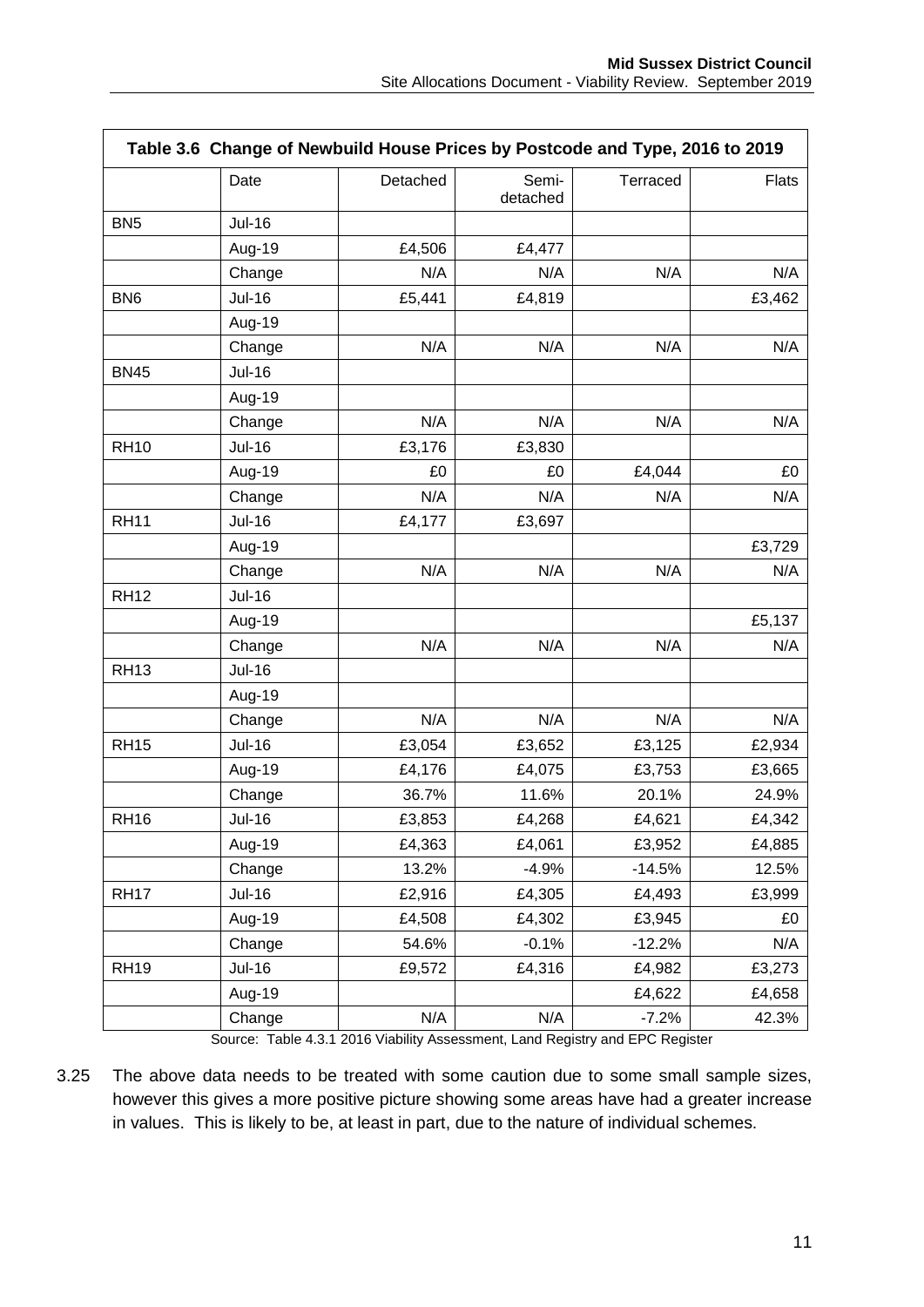3.26 As well as values, the other main input to the appraisals is the construction costs. In the 2016 Viability Assessment these were based on the July 2016 BCIS Figure.

| Table 3.7 Change in Construction Costs $(E/m^2)$ |                                    |        |  |  |  |  |  |  |  |
|--------------------------------------------------|------------------------------------|--------|--|--|--|--|--|--|--|
|                                                  | <b>Estate Housing</b><br>Generally | Flats  |  |  |  |  |  |  |  |
| Jul-16                                           | £1,189                             | £1,491 |  |  |  |  |  |  |  |
| Aug-19                                           | £1,419                             | £1,647 |  |  |  |  |  |  |  |
|                                                  | £230                               | £156   |  |  |  |  |  |  |  |
|                                                  | 19.34%                             | 10.46% |  |  |  |  |  |  |  |

Source: BCIS, Rebased to Mid Sussex (August 2019)

- 3.27 This shows a notable increase in build costs over the last three years.
- 3.28 Bearing in mind the above it is necessary to reconsider the key sections of the 2016 Viability Assessment. The following paragraphs are particularly relevant.

*The results of this study are reflective of current market conditions, which will inevitably change over the medium term. It is therefore important that the Council keeps the viability situation under review so that policy requirements can be adjusted should conditions change markedly. We have run our appraisals with growth in values and inflation on costs after the initial five year period of the plan to reflect potential changes to viability on schemes to be delivered between years 6 and 15 of the plan. (7.1)*

*As noted earlier in the report, Knight Frank predicts that sales values will increase over the medium term (i.e. the next five years). Whilst this predicted growth cannot be guaranteed, we have run a sensitivity analyses assuming growth in sales values accompanied by cost inflation at varying levels depending on the timing of delivery of SHLAA sites (i.e. medium or long term)<sup>8</sup> . We have also inflated the benchmark land values for greenfield and previously developed land by 50% to £525,000 and £3,750,000 respectively. The results of these sensitivity analyses are included in Section 6 and provide the Council with an indication of the impact changes in values and costs on scheme viability. (4.4)*

*<sup>8</sup> We have applied the Knight Frank prediction of cumulative house price growth of 21.2% to 2020 and then 4% per annum (nominal) thereafter. The BCIS general cost index predicts cumulative build cost inflation of 14.7% to June 2021. We have then applied 3% inflation per annum thereafter.*

*At current values and assuming 30% affordable housing as per the existing affordable housing policy (see Figure 6.5.7), 4 schemes providing 4,440 units can viably absorb a CIL of between £1 and £50 per square metre. The bulk of these 4,440 units are accounted for by the strategic sites at Pease*  Pottage and North and North West of Burgess Hill. These sites incorporate a £15,000 per unit *allowance for on-site section 106 requirements identified in Policy DP9. As a consequence of these on-site requirements, the sites' capacity to contribute towards CIL is limited (£5 per square metre on a present value basis at Burgess Hill and £25 per square metre at Pease Pottage). When growth is factored in, these maximum rates increase to £18 and £62 per square metre respectively). £18 per square metre is too marginal a level of CIL to support application of a rate to this strategic site, although the £62 per square metre at Pease Pottage is of a scale that could justify a CIL being levied. It is important to note, however, that this result is based on an assumption of growth and charging authorities are encouraged to set CIL rates on current day values only. The Council should therefore consider adopting a nil rate of CIL for both strategic sites. (6.4)*

3.29 As it currently stands, the Council has adopted a 30% affordable housing requirement, but has not adopted CIL. The 2016 Viability Assessment concluded: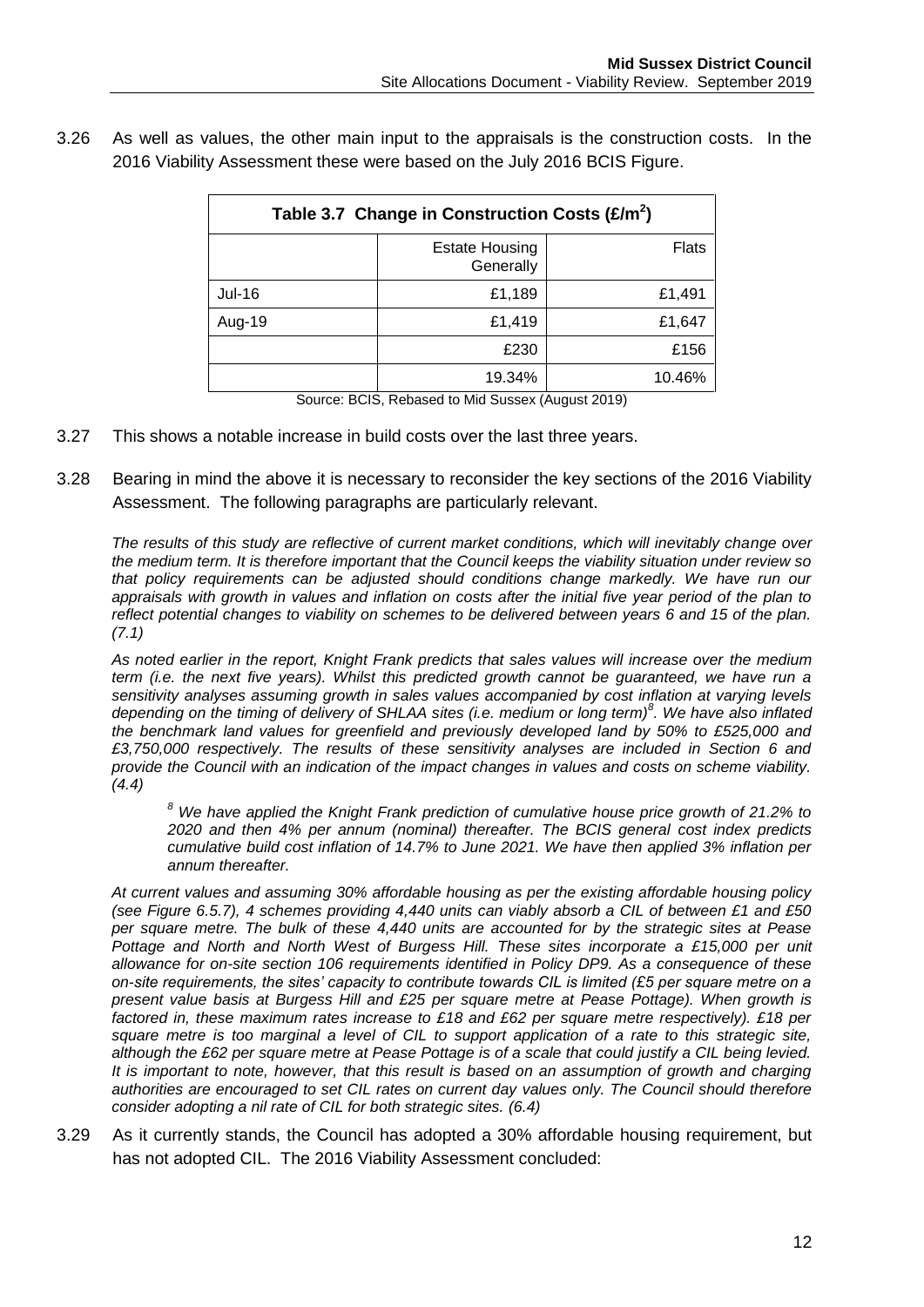*We have run our appraisals of the 94 SHLAA sites and hypothetical commercial schemes to determine a maximum CIL rate for each site in order to consider the potential impact of the rates proposed in the PDCS. In the context of the emerging District Plan, the PDCS proposes rates of £150 per square metre for houses in the urban areas; £80 per square metre for flats (districtwide); £235 per square metre for houses in the rural areas; £235 per square metre for the strategic site at North and North West of Burgess Hill; and £100 per square metre for retail development. Our appraisals indicate that the strategic sites at Burgess Hill and Pease Pottage are unlikely to be able to absorb a CIL charge due to the likely amount of on-site community infrastructure that will be secured through Section 106. We therefore recommend that the Council should give careful consideration to the balance between securing the infrastructure requirements identified in policies DP7, DP8 and DP9 through Section 106 and CIL. Our appraisals assume that the requirements are to be delivered through Section 106, which is the route preferred by many local authorities for strategic sites. If the Council considers that CIL is the optimum route for securing infrastructure on these two sites, CIL rates of up to £27 and £65 per square metre could be levied on Burgess Hill and Pease Pottage respectively. After applying a buffer below the maximum rate (30% being the typically adopted level), this would indicate rates of £19 and £46 per square metre; alongside a Section 106 contribution of £5,000 per unit. The results of our appraisals indicate that no changes are required to the other rates in the PDCS.*

*The Council's emerging approach of seeking 40% affordable housing, split equally between Starter Homes and 'traditional' affordable housing does not result in a worse outcome than the previous 30% requirement. With the emerging 40% affordable housing requirement including 20% Starter Homes in place, no more sites or units are unviable in comparison to the outcome when modelling the current 30% affordable housing requirement. However, it should be noted that this study represents a high level assessment of viability and that there are likely to be specific viability circumstances on individual sites. It is also important to consider that the strategic allocations will be delivered over extensive periods and will potentially benefit from growth in sales values, which would enhance viability.*

3.30 It is necessary to consider the development identified in the Site Allocations Document and any new policy requirements that may be being introduced.

# **Site Allocations Development Plan Document**

4.1 The Site Allocations Development Plan Document (SA-DPD) is essentially an allocations document that seeks to allocate additional sites. It also introduces some new policy requirements. This section considers these.

#### *SA-DPD Allocations*

4.2 The Site Allocations Development Plan Document (SA-DPD) is an allocations document that seeks to allocate additional sites for an additional 1962 units.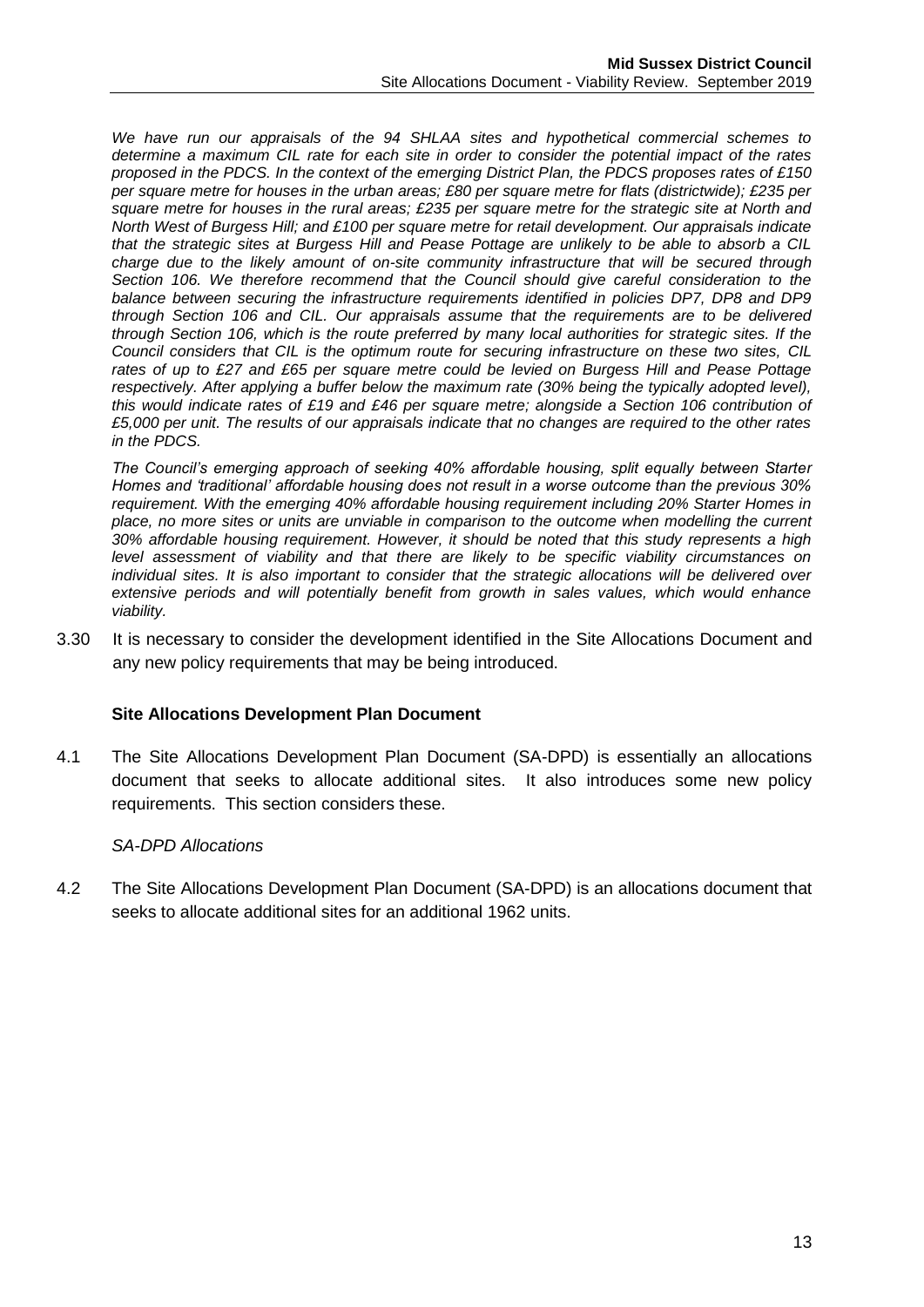|                       | Table 4.1 August 2019 Proposed Allocations                                                    |                 |
|-----------------------|-----------------------------------------------------------------------------------------------|-----------------|
|                       |                                                                                               | <b>Units</b>    |
| Ansty                 | Ansty Cross Garage, Cuckfield Road, Ansty                                                     | 12              |
| Ardingly              | Land west of Selsfield Road, Ardingly                                                         | 100             |
| Ashurst Wood          | Land south of Hammerwood Road, Ashurst Wood                                                   | 12              |
| <b>Burgess Hill</b>   | St. Wilfrids Catholic Primary School, School Close, Burgess Hill                              | 200             |
| <b>Burgess Hill</b>   | Land South of Southway, Burgess Hill                                                          | 30              |
| <b>Burgess Hill</b>   | Woodfield House, Isaacs Lane, Burgess Hill                                                    | 30              |
| <b>Burgess Hill</b>   | Land to the south of Selby Close, Hammonds Ridge, Burgess Hill                                | 12 <sup>2</sup> |
| <b>Burgess Hill</b>   | Land south of Folders Lane and east of Keymer Road, Burgess<br>Hill (merged sites: 738 & 557) | 300             |
| <b>Burgess Hill</b>   | Land South of 96 Folders Lane, Burgess Hill                                                   | 43              |
| <b>Crawley Down</b>   | Land north of Burleigh Lane, Crawley Down                                                     | 50              |
| Cuckfield             | Land at Hanlye Lane to the east of Ardingly Road, Cuckfield                                   | 55              |
| East Grinstead        | Land south of Crawley Down Road, Felbridge                                                    | 200             |
| East Grinstead        | Land south and west of Imberhorne Upper School, Imberhorne<br>Lane, East Grinstead            | 550             |
| East Grinstead        | East Grinstead Police Station, College Lane, East Grinstead                                   | 22              |
| Handcross             | Land at St. Martin Close, Handcross                                                           | 65              |
| Hassocks              | Land to the north of Shepherds Walk Hassocks                                                  | 130             |
| Haywards Heath        | Rogers Farm, Fox Hill, Haywards Heath                                                         | 25              |
| <b>Horsted Keynes</b> | Land south of St. Stephens Church, Hamsland, Horsted Keynes                                   | 30              |
| <b>Horsted Keynes</b> | Land South of The Old Police House, Birchgrove Road, Horsted<br>Keynes                        | 25              |
| Sayers<br>Common      | Land to the north Lyndon, Reeds Lane, Sayers Common                                           | 35              |
| <b>Scaynes Hill</b>   | Land to the rear Firlands, Church Road, Scaynes Hill                                          | 20              |
| <b>Turners Hill</b>   | Withypitts Farm, Selsfield Road, Turners Hill                                                 | 16              |
|                       |                                                                                               | 1,962           |

Source: MSDC (August 2019)

#### *New Policy Requirements*

- 4.3 In addition to allocating the above sites the SA-DPD does seek to introduce some (relatively minor) additional policy requirements.
- 4.4 The planning applications for the additional site allocations are to be accompanied by:
	- a detailed Design and Access Statement that sets out the vision and overall masterplan for the site, demonstrating a commitment to creating a successful place, with well-designed new homes and supporting infrastructure;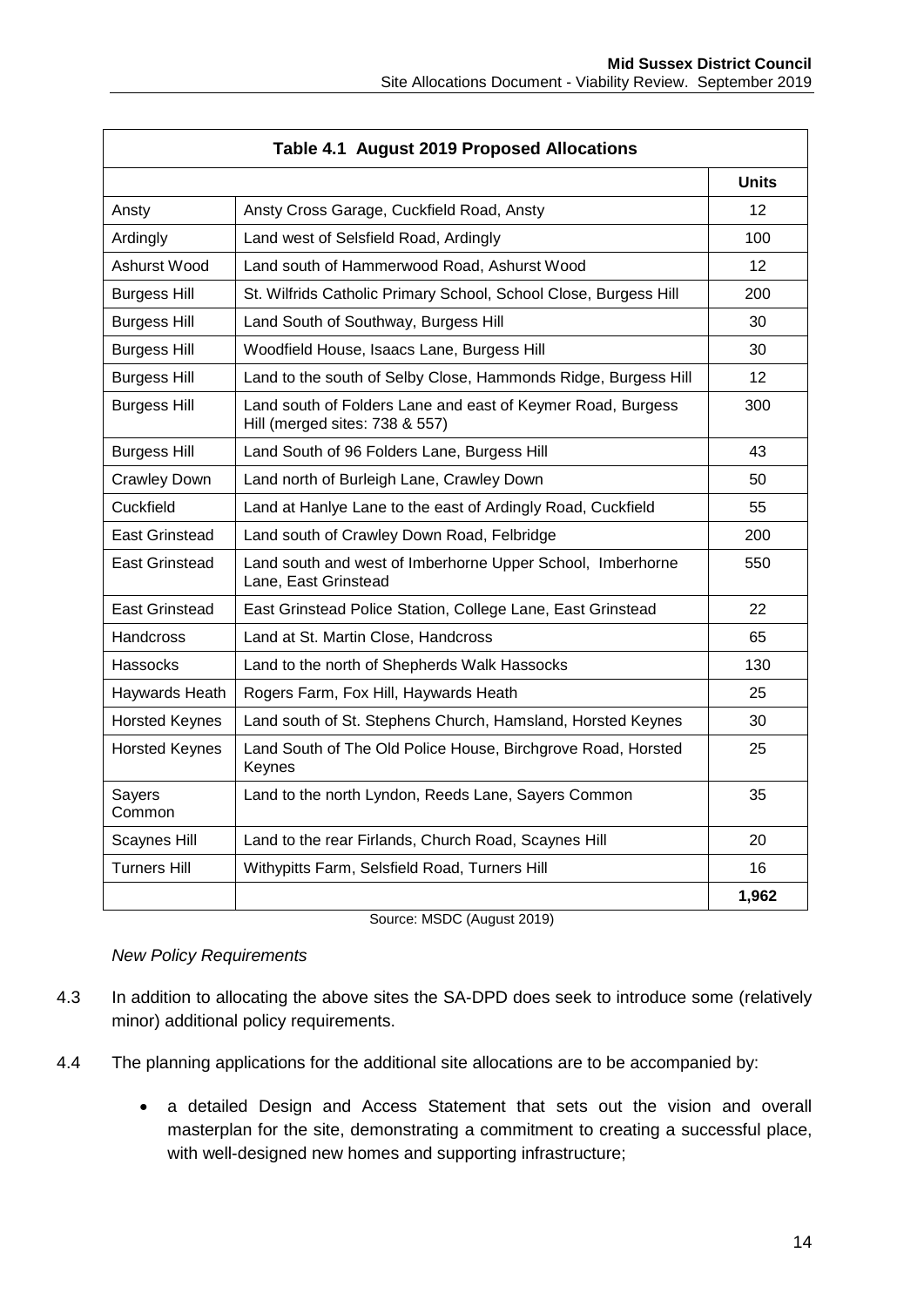- a Development Delivery Agreement which shows the proposed programme of house building, and demonstrates the number of homes the development will contribute to the District's five-year housing land supply, and
- a Statement of Community Involvement that sets out how the Parish Council and other local organisations have been involved in the master planning process and infrastructure requirements.
- 4.5 Having considered this policy (and the other policies) the base assumption has been increased from 9%<sup>5</sup> to 10%.
- 4.6 The SA-DPD includes five fresh policies:
	- a. SA 35: Existing Employment Sites
	- b. SA 36: Safeguarding of Land for Strategic Highway Improvements
	- c. SA 37: Wivelsfield Railway Station
	- d. SA 38: Burgess Hill/ Haywards Heath Cycle Network
	- e. SA 39: Air Quality
- 4.7 These policies do not specifically impact on viability, beyond the impact on developer contributions (i.e. s106 contributions). The current best estimate of s106 contributions is used as set out below.

# *Biodiversity*

- 4.8 In addition to the above it is necessary to consider biodiversity. In March 2019 the Government announced that new developments must deliver an overall increase in biodiversity. Following a consultation, the Chancellor confirmed in the [Spring Statement](https://www.gov.uk/government/news/spring-statement-2019-what-you-need-to-know) that the Government will use the forthcoming Environment Bill to mandate 'biodiversity net gain'.
- 4.9 At this stage no details have been published, however biodiversity net gain requires developers to ensure habitats for wildlife are enhanced and left in a measurably better state than they were pre-development. They must assess the type of habitat and its condition before submitting plans, and then demonstrate how they are improving biodiversity – such as through the creation of green corridors, planting more trees, or forming local nature spaces.
- 4.10 Improvements on site would be encouraged, but in the rare circumstances where they are not possible, developers will need to pay a levy for habitat creation or improvement elsewhere.
- 4.11 The costs of this type of intervention are modest and will be achieved through the use of more mixed planting plans, that use more locally appropriate native plants. To a large extent the costs of grass seeds and plantings will be unchanged. More thought and care will

 5 Paragraph 4.19, 2016 Viability Assessment.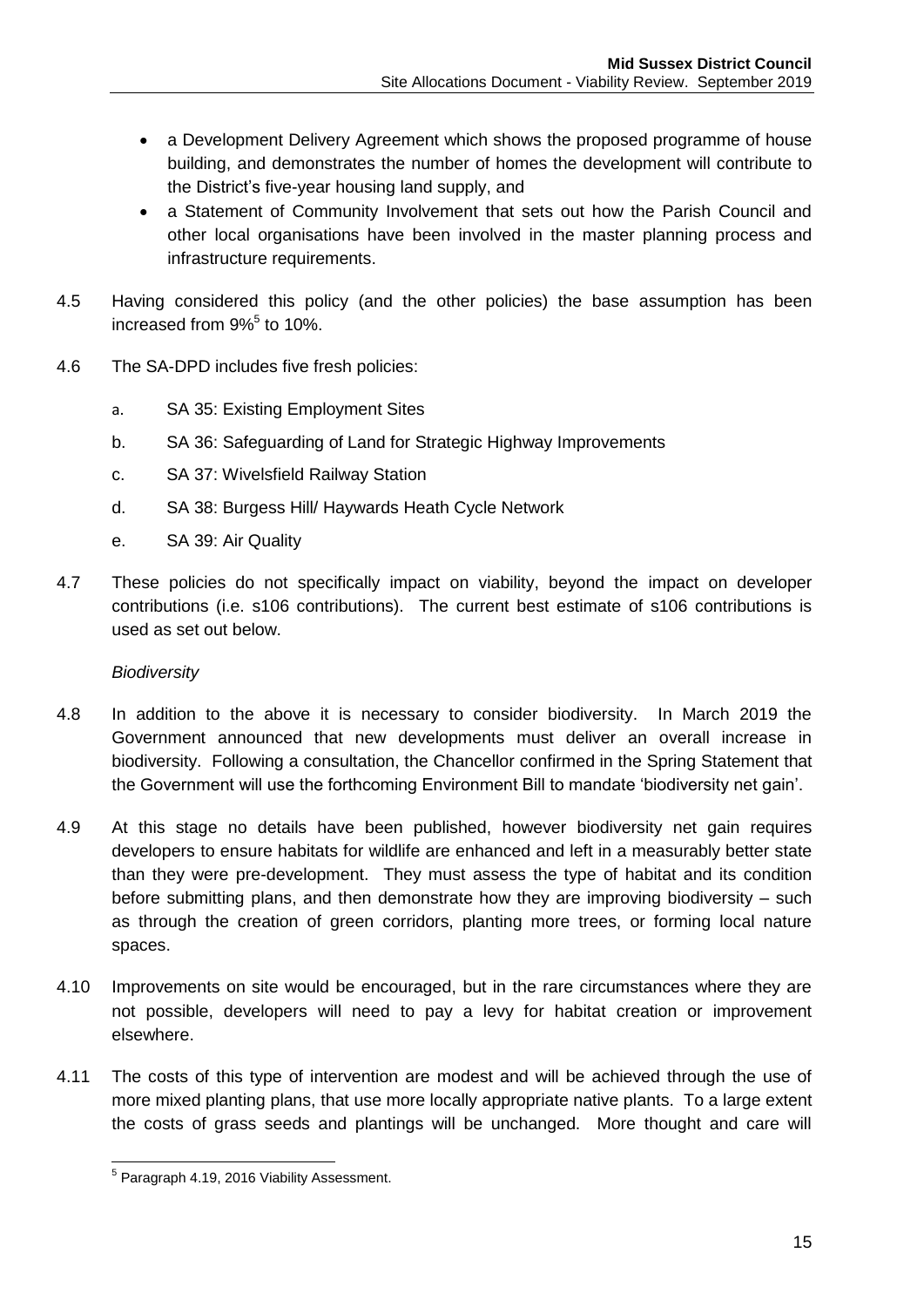however go into the planning of the landscaping. There will be an additional cost of establishing the base line 'pre-development' situation as a survey will need to be carried out. On a small site this is likely to be a few thousand pounds, but on a large complex site this could be more.

4.12 Having considered this policy (and the other policies) the base assumption for fees has been increased from 9% to 10%.

# **Updated Appraisals**

- 5.1 A set of additional appraisals has been prepared for each of the above sites, based on the full 'policy on' scenario. Relative to the *Community Infrastructure Levy and District Plan Viability Study* (BNP Paribas, July 2016), the following changes have been made, otherwise the assumptions are simply carried forward.
	- Values increased by 5% in line with the market.
	- Current BCIS costs are used (being a 19% or so increase).
	- Fees up from 9% to 10% to cover extra requirements and biodiversity.
	- CIL is not included as it has not been progressed.
- 5.2 The site-specific estimates for strategic infrastructure and mitigation to be sought through s106 are used, rather than the £15,000/unit assumption, being the most up to date information.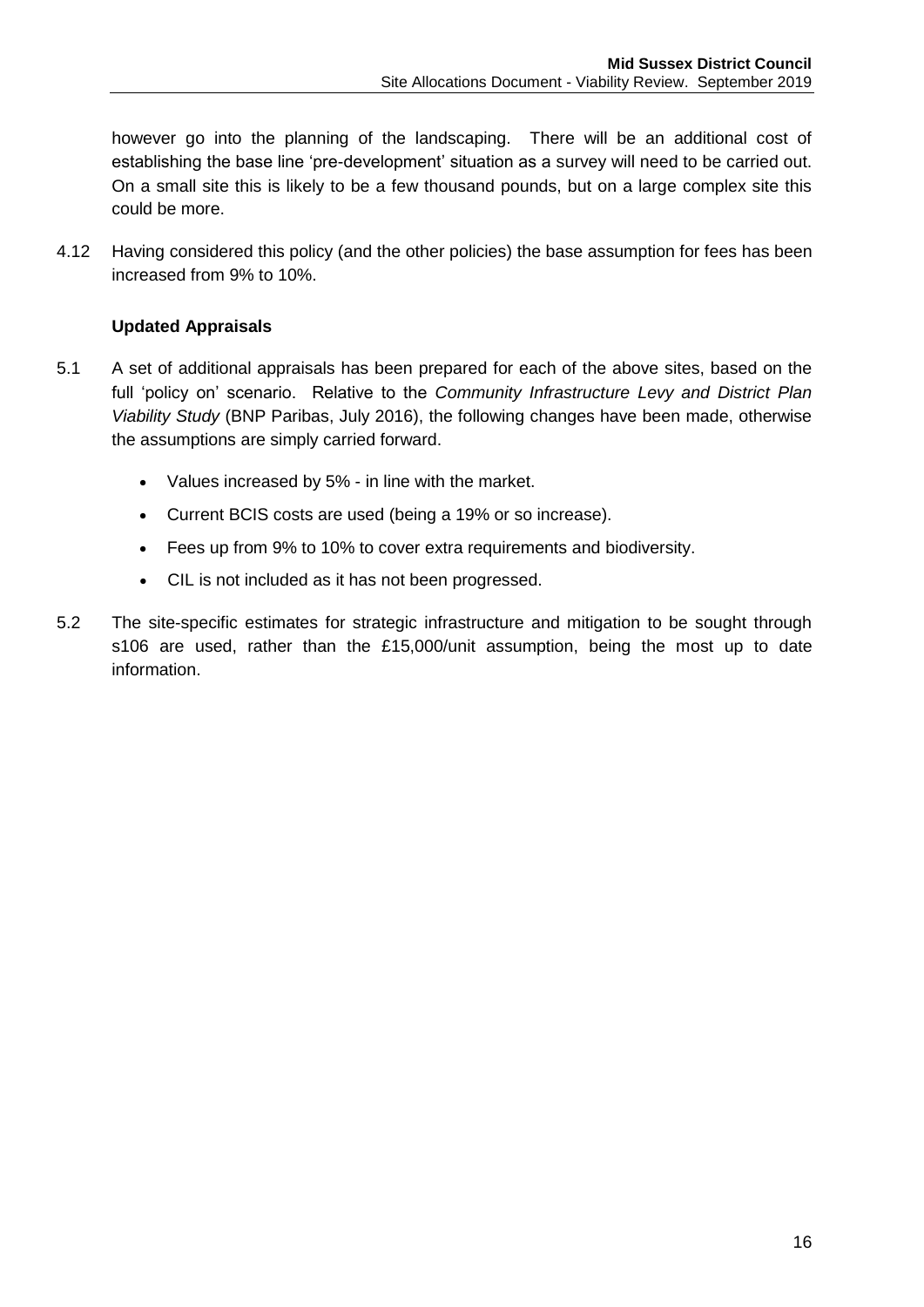|                       | 5.1 August 2019 S106 Costs                                                                    |                    |                |
|-----------------------|-----------------------------------------------------------------------------------------------|--------------------|----------------|
|                       |                                                                                               | Total s106<br>cost | s106<br>£/unit |
| Ansty                 | Ansty Cross Garage, Cuckfield Road, Ansty                                                     | £246,624           | £20,552        |
| Ardingly              | Land west of Selsfield Road, Ardingly                                                         | £2,883,523         | £28,835        |
| Ashurst Wood          | Land south of Hammerwood Road, Ashurst<br>Wood                                                | £298,452           | £24,871        |
| <b>Burgess Hill</b>   | St. Wilfrids Catholic Primary School, School<br>Close, Burgess Hill                           | £4,631,245         | £23,156        |
| <b>Burgess Hill</b>   | Land South of Southway, Burgess Hill                                                          | £615,855           | £20,529        |
| <b>Burgess Hill</b>   | Woodfield House, Isaacs Lane, Burgess Hill                                                    | £615,855           | £20,529        |
| <b>Burgess Hill</b>   | Land to the south of Selby Close, Hammonds<br>Ridge, Burgess Hill                             | £246,624           | £20,552        |
| <b>Burgess Hill</b>   | Land south of Folders Lane and east of Keymer<br>Road, Burgess Hill (merged sites: 738 & 557) | £7,061,868         | £23,540        |
| <b>Burgess Hill</b>   | Land South of 96 Folders Lane, Burgess Hill                                                   | £882,469           | £20,523        |
| <b>Crawley Down</b>   | Land north of Burleigh Lane, Crawley Down                                                     | £1,441,761         | £28,835        |
| Cuckfield             | Land at Hanlye Lane to the east of Ardingly<br>Road, Cuckfield                                | £1,348,539         | £24,519        |
| <b>East Grinstead</b> | Land south of Crawley Down Road, Felbridge                                                    | £5,495,045         | £27,475        |
| East Grinstead        | Land south and west of Imberhorne Upper<br>School, Imberhorne Lane, East Grinstead            | £14,181,324        | £25,784        |
| <b>East Grinstead</b> | East Grinstead Police Station, College Lane,<br><b>East Grinstead</b>                         | £546,926           | £24,860        |
| <b>Handcross</b>      | Land at St. Martin Close, Handcross                                                           | £1,593,702         | £24,518        |
| Hassocks              | Land to the north of Shepherds Walk Hassocks                                                  | £3,195,885         | £24,584        |
| Haywards Heath        | Rogers Farm, Fox Hill, Haywards Heath                                                         | £513,239           | £20,530        |
| <b>Horsted Keynes</b> | Land south of St. Stephens Church, Hamsland,<br><b>Horsted Keynes</b>                         | £745,426           | £24,848        |
| <b>Horsted Keynes</b> | Land South of The Old Police House, Birchgrove<br>Road, Horsted Keynes                        | £621,214           | £24,849        |
| Sayers Common         | Land to the north Lyndon, Reeds Lane, Sayers<br>Common                                        | £720,839           | £20,595        |
| <b>Scaynes Hill</b>   | Land to the rear Firlands, Church Road,<br><b>Scaynes Hill</b>                                | £410,569           | £20,528        |
| <b>Turners Hill</b>   | Withypitts Farm, Selsfield Road, Turners Hill                                                 | £397,699           | £24,856        |

Source: MSDC (August 2019)

5.3 It is important to note that whilst these figures here represent the best estimate at the time of this note, the total S106 contributions are likely to be reduced as the plan-making process continues. These may therefore be regarded as a worst-case scenario.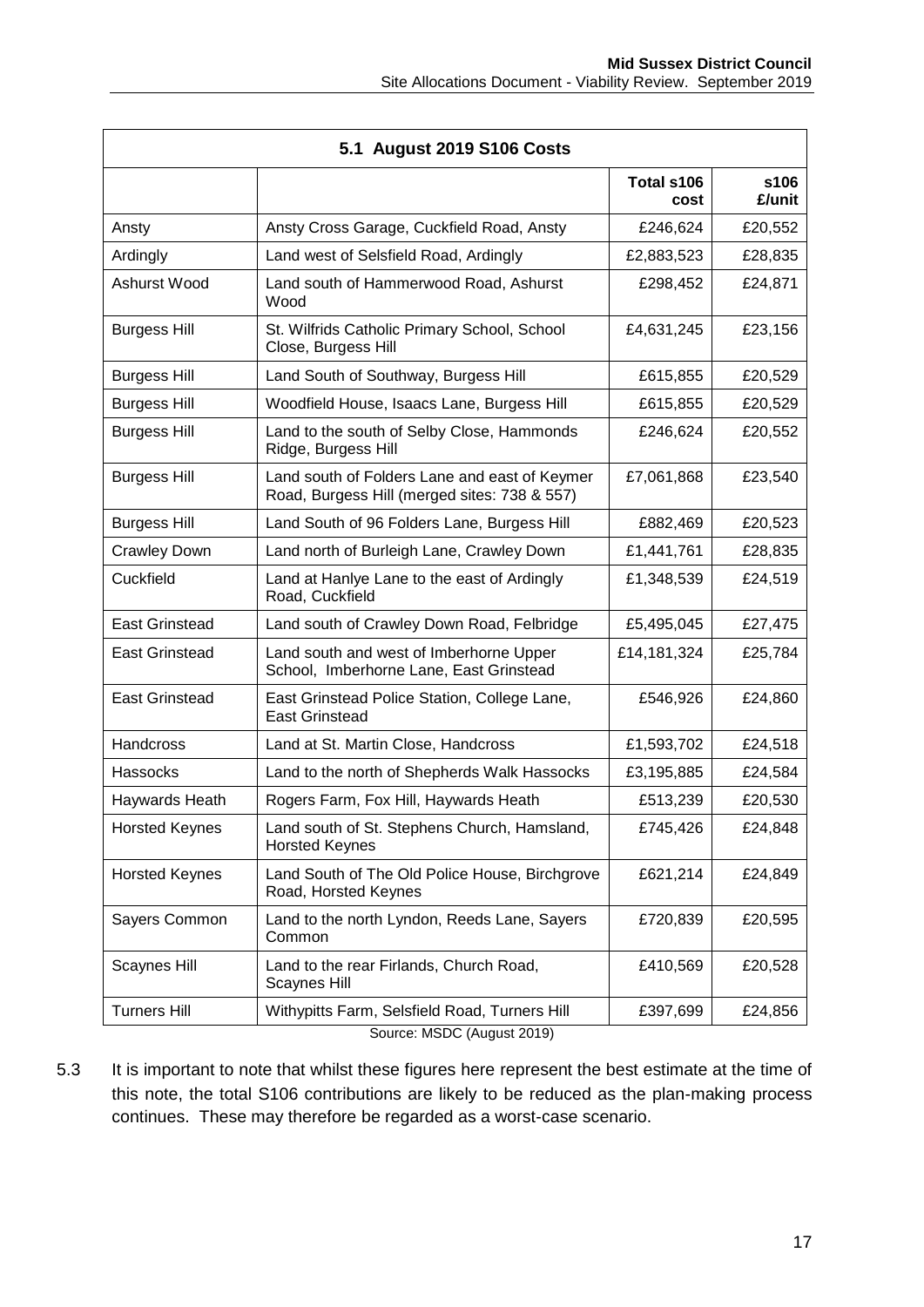5.4 The *Community Infrastructure Levy and District Plan Viability Study* (BNP Paribas, July 2016) increased build costs by 6% to reflect the Code for Sustainable Homes. These requirements were not included in the adopted plan so are not added in.

*Results*

- 5.5 It is important to stress that the results of the appraisals do not, in themselves, determine policy. The results of this study are one of a number of factors that the Council will consider when deciding which sites to include in the Plan.
- 5.6 The appraisals use the residual valuation approach they assess the value of a site after taking into account the costs of development, the likely income from sales and/or rents and a developers' return. The Residual Value represents the maximum bid for the site where the payment is made in a single tranche on the acquisition of a site. In order for the proposed development to be viable, it is necessary for this Residual Value to exceed the Benchmark Land Value (BLV).
- 5.7 As set out above, for each development type the Residual Value is calculated. The results are set out and presented for each site and per gross hectare to allow comparison between sites. In the tables in this chapter, the results are colour coded using a traffic light system:
	- a. **Green Viable** where the Residual Value per hectare exceeds the BLV per hectare.
	- b. **Amber Marginal** where the Residual Value per hectare exceeds the EUV but not the BLV per hectare. These sites should not be considered as viable when measured against the test set out – however, depending on the nature of the site and the owner, they may come forward.
	- c. **Red Non-viable** where the Residual Value does not exceed the EUV.
- 5.8 It is important to note that a report of this type applies relatively simple assumptions that are broadly reflective of an area to make an assessment of viability. The fact that a site is shown as viable does not necessarily mean that it will come forward and vice versa. An important part of any final consideration of viability will be relating the results of this study to what is actually happening on the ground in terms of development.
- 5.9 Some of the allocations are very large, relative to the proposed numbers of units. In this modelling we have assumed a net density that is based on 32 units/ha (higher on the urban flatted schemes) and the following net / gross development area assumptions:

| <b>Table 5.2 Net Development Area Assumptions</b> |      |
|---------------------------------------------------|------|
| Less than 0.4ha                                   | 100% |
| 0.4ha to 4ha                                      | 80%  |
| Over 4ha                                          | 60%  |

Source: HDH (August 2019)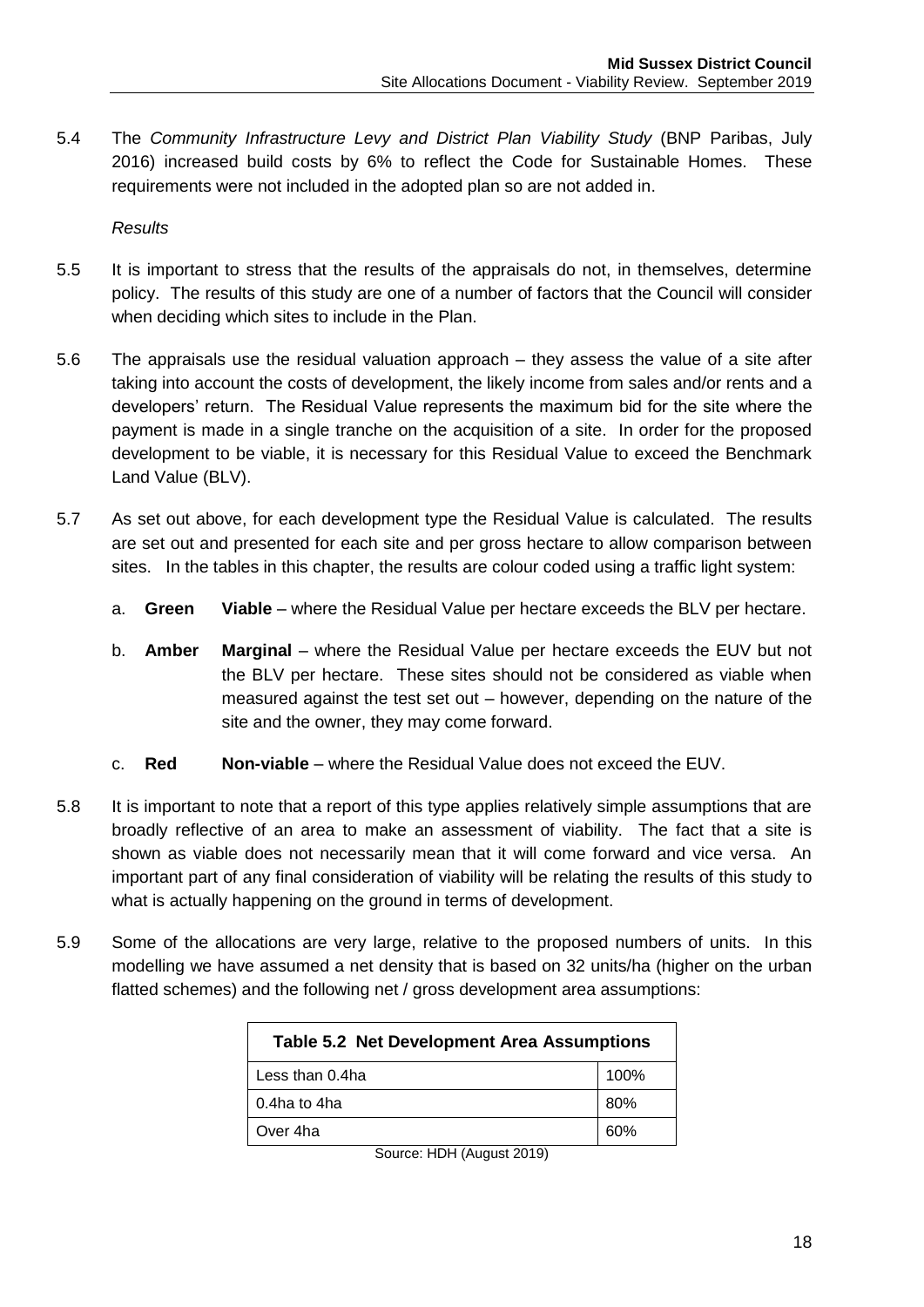|                    |          | Table 5.3 MSDC Proposed Allocations. Residual Values |                             |                               |                                       |                        |                              |                                                       |                                                        |                               |                            |                                                      |                                                         |                                         |                                                           |                          |                                     |                       |                                                        |                                                          |                                      |                                        |                                 |  |
|--------------------|----------|------------------------------------------------------|-----------------------------|-------------------------------|---------------------------------------|------------------------|------------------------------|-------------------------------------------------------|--------------------------------------------------------|-------------------------------|----------------------------|------------------------------------------------------|---------------------------------------------------------|-----------------------------------------|-----------------------------------------------------------|--------------------------|-------------------------------------|-----------------------|--------------------------------------------------------|----------------------------------------------------------|--------------------------------------|----------------------------------------|---------------------------------|--|
|                    |          |                                                      |                             |                               |                                       |                        |                              |                                                       |                                                        | <b>Full 'Policy On'</b>       |                            |                                                      |                                                         |                                         |                                                           |                          |                                     |                       |                                                        |                                                          |                                      |                                        |                                 |  |
|                    | Site     | 378,383                                              | 2,434,326                   | 514,930                       | 498,536                               | 973,814                | 693,957                      | $-180,470$                                            | 0,542,747                                              | 1,386,155                     | 1,686,116                  | 1,569,533                                            | 9,260,403                                               | 23,692,774                              | 1,250,523                                                 | 2,425,559                | 5,406,174                           | 1,045,993             | 1,402,146                                              | 1,174,935                                                | 1,609,643                            | 838,787                                | 913,023                         |  |
| Residual Value (£) | Net ha   | 1,576,598                                            | 778,984                     | 1,373,146                     | 376,394                               | 1,038,735              | 740,220                      | $-1,127,937$                                          | 1,124,560                                              | 1,031,557                     | 1,079,114                  | 913,183                                              | 1,481,664                                               | 1,378,489                               | 3,694,727                                                 | 1,194,121                | 1,330,750                           | 1,338,871             | 1,495,622                                              | 1,503,916                                                | 1,471,673                            | 1,342,060                              | 1,826,046                       |  |
|                    | Gross ha | 1,576,598                                            | 623,187                     | 1,373,146                     | 302,143                               | 811,512                | 592,176                      | $-1,127,937$                                          | 689,068                                                | 770,086                       | 863,291                    | 730,546                                              | 1,089,459                                               | 827,093                                 | 2,977,436                                                 | 955,297                  | 1,064,600                           | 1,071,097             | 1,240,837                                              | 1,203,133                                                | 1,177,339                            | 762,534                                | 1,460,837                       |  |
| Units              |          | 57                                                   | $\overline{0}$              | 51                            | 200                                   | 80                     | 80                           | $\tilde{c}$                                           | 300                                                    | $\boldsymbol{\mathcal{L}}$    | SO                         | 55                                                   | 200                                                     | 550                                     | $\mathbf{z}$                                              | 89                       | $\frac{30}{5}$                      | 25                    | 80                                                     | 25                                                       | 35                                   | $\Omega$                               | $\overset{\circ}{\cdot}$        |  |
|                    | ð<br>Z   | 0.24                                                 | 3.13                        | 0.38                          | 1.32                                  | 0.94                   | 0.94                         | 0.16                                                  | 9.38                                                   | 1.34                          | 1.56                       | 1.72                                                 | 6.25                                                    | 17.19                                   | 0.34                                                      | 2.03                     | 4.06                                | 0.78                  | 0.94                                                   | 0.78                                                     | 1.09                                 | 0.63                                   | 0.50                            |  |
| Area (ha)          | Gross    | 0.24                                                 | 3.91                        | 0.38                          | 1.65                                  | 1.20                   | 1.17                         | 0.16                                                  | 15.30                                                  | 1.80                          | 1.95                       | 2.15                                                 | 8.50                                                    | 28.65                                   | 0.42                                                      | 2.54                     | 5.08                                | 0.98                  | 1.13                                                   | 0.98                                                     | 1.37                                 | 1.10                                   | 0.63                            |  |
|                    |          | Brown                                                | Green                       | Green                         | Brown                                 | Green                  | Green                        | Brown                                                 | Green                                                  | Green                         | Green                      | Green                                                | Green                                                   | Green                                   | Brown                                                     | Green                    | Green                               | Green                 | Green                                                  | Green                                                    | Green                                | Green                                  | Brown                           |  |
|                    |          | Ansty                                                | Ardingly                    | Ashurst Wood                  | Schd <sub>Burgess</sub> Hill          | Burgess Hill           | Burgess Hill                 |                                                       |                                                        | Burgess Hill                  | Crawley Down               |                                                      |                                                         | East Grinstead                          |                                                           | ndcross<br>뤅             | Hassocks                            | Haywards Heath        |                                                        |                                                          | Sayers Common                        | Scaynes Hill                           | Turners Hill                    |  |
|                    |          | <b>Cuckfield Road</b><br>Ansty Cross Garage,         | Land west of Selsfield Road | Land south of Hammerwood Road | St. Wilfrids Catholic Primary School, | Land South of Southway | Woodfield House, Isaacs Lane | Land to the south of Selby Close, Hammor Burgess Hill | Land south of Folders Lane and east of Ke Burgess Hill | Land South of 96 Folders Lane | and north of Burleigh Lane | Land at Hanlye Lane to the east of Ardingl Cuckfield | Land south of Crawley Down Road, Felbrid East Grinstead | Land south and west of Imberhorne Upper | East Grinstead Police Station, College Lar East Grinstead | Land at St. Martin Close | Land to the north of Shepherds Walk | Rogers Farm, Fox Hill | Land south of St. Stephens Church, Hams Horsted Keynes | Land South of The Old Police House, Birch Horsted Keynes | Land to the north Lyndon, Reeds Lane | Land to the rear Firlands, Church Road | Withypitts Farm, Selsfield Road |  |

Source: August 2019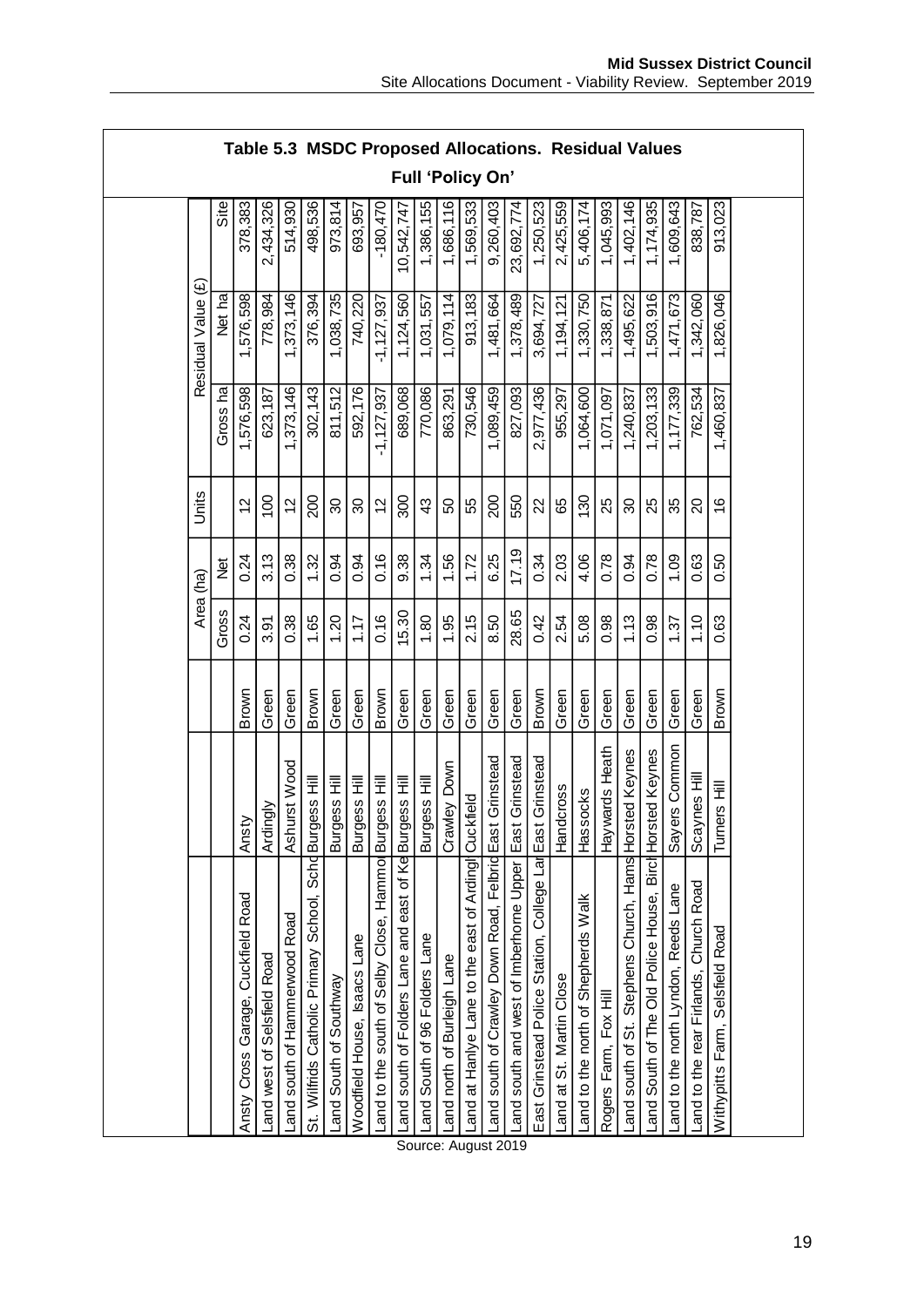5.10 The results vary across the modelled sites. This is largely due to the different assumptions around the nature of each typology. The Residual Value is not an indication of viability by itself, simply being the maximum price a developer may bid for a parcel of land, and still make an adequate return.

| Table 5.4 MSDC Proposed Allocations. Residual Values v BLV<br>Full 'Policy On' Adjusted Areas |                       |           |              |
|-----------------------------------------------------------------------------------------------|-----------------------|-----------|--------------|
|                                                                                               |                       |           |              |
| Ansty Cross Garage, Cuckfield Road                                                            | Ansty                 | 2,500,000 | 1,576,598    |
| Land west of Selsfield Road                                                                   | Ardingly              | 500,000   | 623,187      |
| Land south of Hammerwood Road                                                                 | Ashurst Wood          | 500,000   | 1,373,146    |
| St. Wilfrids Catholic Primary School, School Close                                            | <b>Burgess Hill</b>   | 2,500,000 | 302,143      |
| Land South of Southway                                                                        | <b>Burgess Hill</b>   | 500,000   | 811,512      |
| Woodfield House, Isaacs Lane                                                                  | <b>Burgess Hill</b>   | 500,000   | 592,176      |
| Land to the south of Selby Close, Hammonds<br>Ridge                                           | <b>Burgess Hill</b>   | 2,500,000 | $-1,127,937$ |
| Land south of Folders Lane and east of Keymer<br>Road, (merged sites: 738 & 557)              | <b>Burgess Hill</b>   | 500,000   | 689,068      |
| Land South of 96 Folders Lane                                                                 | <b>Burgess Hill</b>   | 500,000   | 770,086      |
| Land north of Burleigh Lane                                                                   | <b>Crawley Down</b>   | 500,000   | 863,291      |
| Land at Hanlye Lane to the east of Ardingly Road                                              | Cuckfield             | 500,000   | 730,546      |
| Land south of Crawley Down Road, Felbridge                                                    | <b>East Grinstead</b> | 500,000   | 1,089,459    |
| Land south and west of Imberhorne Upper<br>School, Imberhorne Lane                            | East Grinstead        | 500,000   | 827,093      |
| East Grinstead Police Station, College Lane                                                   | <b>East Grinstead</b> | 2,500,000 | 2,977,436    |
| Land at St. Martin Close                                                                      | Handcross             | 500,000   | 955,297      |
| Land to the north of Shepherds Walk                                                           | Hassocks              | 500,000   | 1,064,600    |
| Rogers Farm, Fox Hill                                                                         | Haywards Heath        | 500,000   | 1,071,097    |
| Land south of St. Stephens Church, Hamsland                                                   | <b>Horsted Keynes</b> | 500,000   | 1,240,837    |
| Land South of The Old Police House, Birchgrove<br>Road                                        | <b>Horsted Keynes</b> | 500,000   | 1,203,133    |
| Land to the north Lyndon, Reeds Lane                                                          | Sayers Common         | 500,000   | 1,177,339    |
| Land to the rear Firlands, Church Road                                                        | <b>Scaynes Hill</b>   | 500,000   | 762,534      |
| Withypitts Farm, Selsfield Road<br>$P_{\text{out}}$                                           | <b>Turners Hill</b>   | 2,500,000 | 1,460,837    |

5.11 In the following tables the Residual Value is compared with the BLV.

Г

- Source: August 2019
- 5.12 The results show that the Residual Value exceeds the BLV by a substantial margin on most sites. This indicates that most sites are viable and the Council can be confident that they are deliverable. To a large extent this is to be expected (and accords with the Councils

┑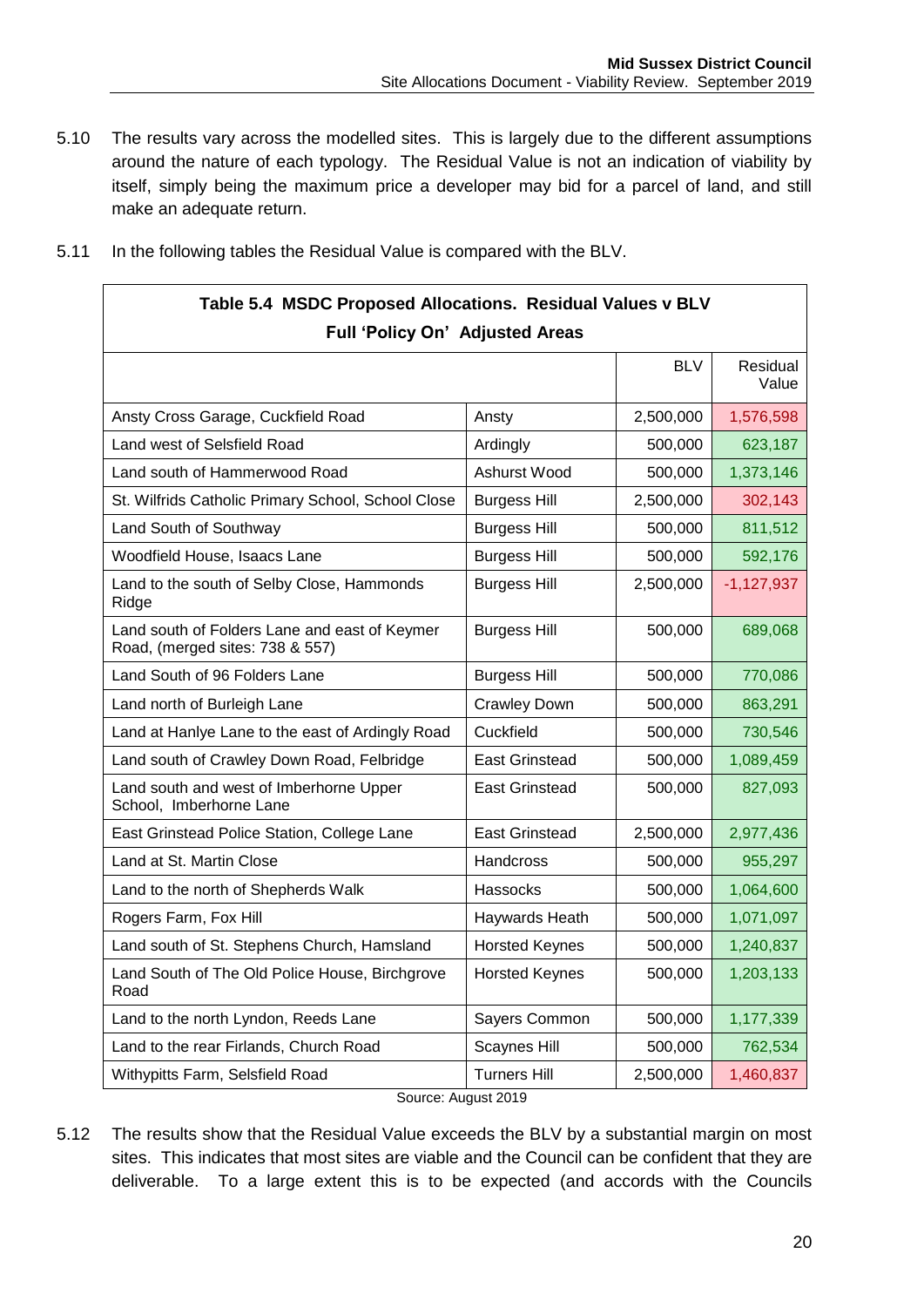experience through Development Management), the Council has a 30% affordable housing requirement which is less than some other councils in the area and has not adopted CIL.

- 5.13 There are several exceptions. The sites at Ansty Cross Garage, Cuckfield Road, St. Wilfrids Catholic Primary School, School Close, Land to the south of Selby Close, Hammonds Ridge and at Withypitts Farm, Selsfield Road are not shown as viable. These have a capacity of 240 units which is less than 10% of the planned development. These are brownfield sites, being on previously developed land. The analysis on these types of site uses a higher BLV and, in some cases, are based on a greater element of flats (that are more expensive to build).
- 5.14 Brownfield development is coming forward in Mid Sussex, as is flatted development. Further, such development is delivering affordable housing and other policy requirements. The Council should be cautious about relying on these sites for housing delivery without some further investigation. It is recommended that the Council continues to engage with the site promoters to understand their plans for bringing the sites forward. Factors such as whether the site promoters are in pre-application discussions, have or are close to submitting a planning application, or whether the site has a planning consent will all be factors to take into account. Alternatively, it may be appropriate to undertake some finer grained analysis. Based on the current development environment in Mid Sussex and that it is an active market in a relatively high value area, we would expect sites of this type to be deliverable.
- 5.15 Whilst the Council is not pursing CIL at the time of this note, and it is not the purpose of this note to assess the capacity to introduce CIL (or make recommendations with regard to rates), on most greenfield sites there is a significant margin between the BLV and the Residual Value, indicating that there may be capacity to introduce a CIL in due course.

# **Conclusions**

- 6.1 Mid Sussex District Council is preparing a Site Allocations Document to allocate sufficient housing sites to address the residual necessary to meet the identified housing requirement for the district up to 2031 in accordance with the Spatial Strategy set out in the District Plan. This brief paper has been prepared to consider the viability aspects of the deliverability of the sites in the Site Allocations Document.
- 6.2 This paper considers the sites in the Site Allocations Document and then considers the deliverability of the sites having regard to the Council's existing viability assessment.
- 6.3 A set of additional appraisals has been prepared for each of the proposed sites, based on the full 'policy on' scenario. The analysis is based on the assumptions set out in the *Community Infrastructure Levy and District Plan Viability Study* (BNP Paribas, July 2016) although the following changes have been made.
	- Values increased by 5% in line with the market.
	- Current BCIS costs are used (being a 19% or so increase).